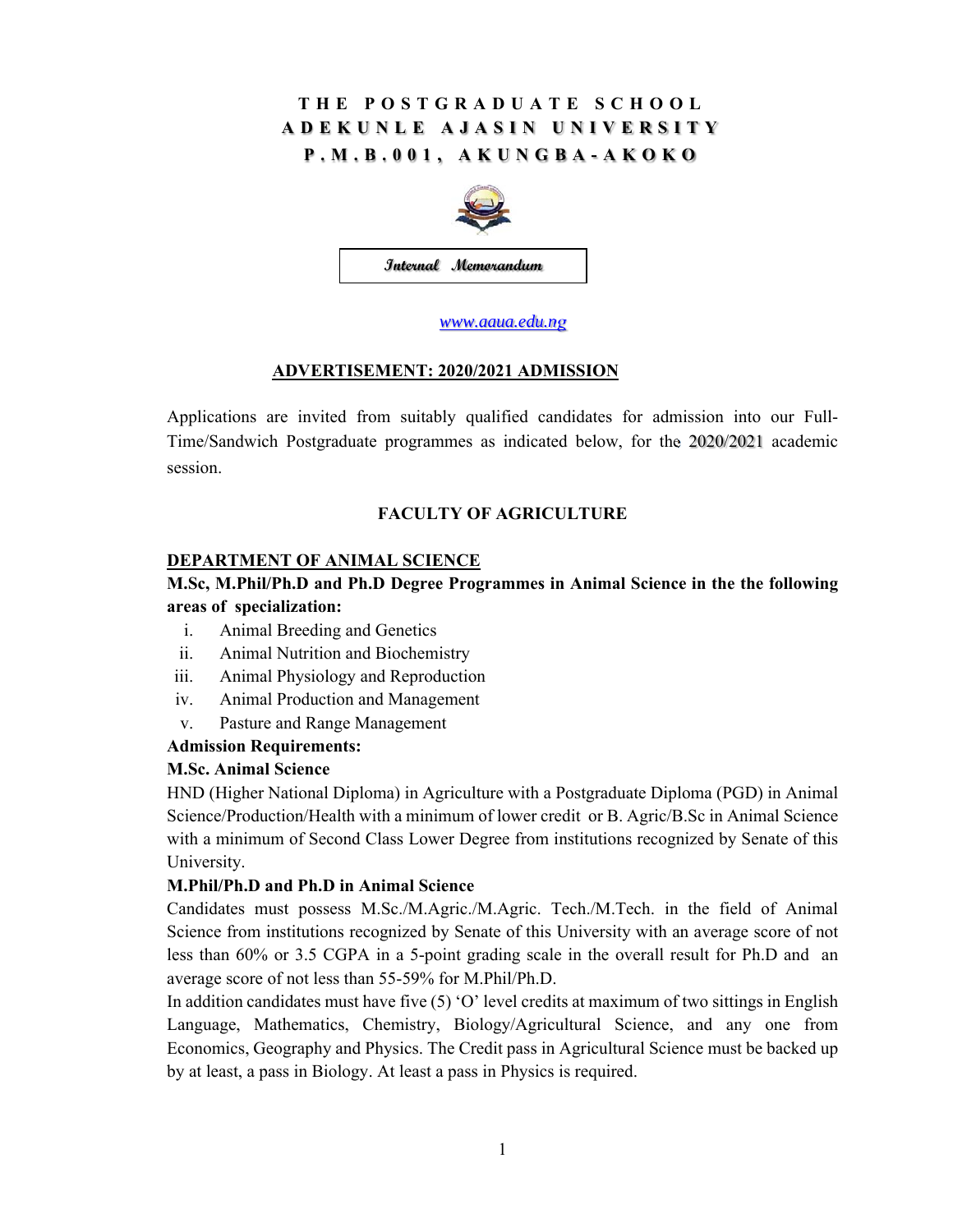## **FACULTY OF ARTS**

#### **DEPARTMENT OF ENGLISH STUDIES**

## **M.A. M.Pil/Ph.D and Ph.D degree programmes in English Studies with the following specializations:**

- (a) Master of Arts (M.A.) English (Language)
- (b) Master of Arts (M.A.) English (Literature)
- (c) Doctor of Philosophy (Ph.D ) English (Language).
- (d) Doctor of Philosophy (Ph.D) English (Literature).

#### **Admission Requirements:**

#### **(i) Master of Arts (M.A.) Degree**

Candidates for admission into the M.A. degree programme in English (Language or Literature) must possess an Honours Degree in English (that is, not lower than Second Class (Honours) Lower Division) obtained from either Adekunle Ajasin University or any other University recognized by the Senate of the University.

#### **(ii) Doctor of Philosophy (Ph.D) Degree**

Candidates for admission into the **Ph.D degree programme in English (Language or Literature)** must have attained a minimum aggregate grade of **60%** and **above**, but have an aggregate score within the range **of 55% to 59.9%** shall be eligible for the **M.Phil/Ph.D programme**. At the end of the first year, such candidates shall be eligible for conversion to the **Ph.D programme** if they score **60%** and above in the course.

## **DEPARTMENT LINGUISTICS AND LANGUAGES**

- (a) M.A and Ph.D. in Linguistics with the following specialization:
- (i) M.A. Linguistics (with options in Phonology; Syntax; Sociolinguistics; Applied Linguistics; Psycholinguistics)
- (ii) M.A. Yoruba (with options in Language; Literature and Culture)
- (iii) Ph.D Linguistics (with options in Phonology, Syntax, Sociolinguistics, Applied Linguistics and Psycholinguistics)
- (iv) Ph.D. Yoruba with options in Language, Literature and Culture)

## **Admission Requirements:**

For M.A degree in Linguistics/Yoruba Language/Literature, candidate must possess a B.A or equivalent degree in the relevant discipline of the Adekunle Ajasin University, Akungba-Akoko or any other University recognized by the Senate with at least a Second Class Lower Division.

For a Doctoral degree programme, a candidate must possess a Master's Degree in Linguistics and Master's Degree in Yoruba Language with a minimum Cumulative Grade of 60% and above, but have an aggregate score within the range **of 55% to 59.9%** shall be eligible for the **M.Phil/Ph.D programme**. At the end of the first year, such candidates shall be eligible for conversion to the **Ph.D programme** if they score **60%** and above in the course.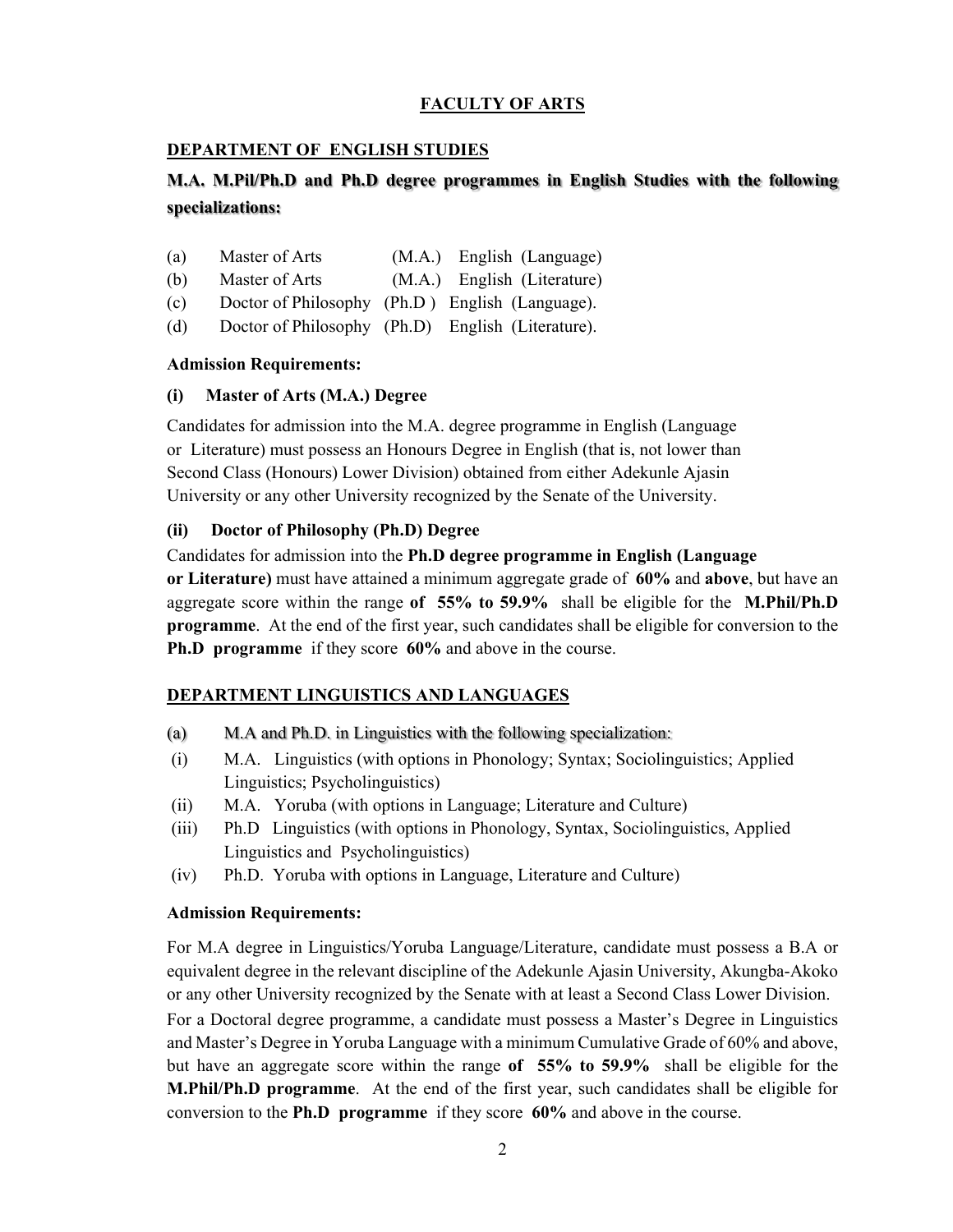## **DEPARTMENT OF RELIGION AND AFRICAN CULTURE**

### **i. Postgraduate Diploma In Theology (PGD. Th.)**

#### **Admission Requirements:**

Candidates who possess any of the following qualifications, in addition to satisfying the Postgraduate admission requirement, may be considered for admission;

- i Bachelor of Arts (B.A.) degree with at least, a third class Division in any subject from a recognized University or a recognized affiliated College of Theology/Seminary. Or
- ii. An HND Passed at a minimum of **Upper Credit** from recognized Polytechnics.

In addition to the above, the applicants must possess **credit in five relevant subjects: including English Language** passed at no more than two sittings at SSCE/NECO/GCE O/L or equivalent.

## **ii. Master of Arts Programmes (M.A.) in**

- (a) New Testament Studies
- (b) African Traditional Religion
- (c) Philosophy of Religion
- (d) Sociology of Religion
- (e) Ethics
- (f) Islamic Studies

#### **iii**. **Ph.D Programmes**:

- (a) New Testament Studies
- (b) African Traditional Religion
- (c) Philosophy of Religion
- (d) Sociology of Religion
- (e) Ethics
- (f) Islamic Studies

#### **Admission Requirements:**

Bachelor of Arts (B.A.) in Religious Studies with at least Second Class Lower Division from Adekunle Ajasin University, Akungba-Akoko, or any other University recognized by the Senate.

For admission into Doctoral Degree, candidates must possess a Master's Degree in Religion Studies or related fields acceptable to the University Senate with at **least 60% Cumulative Grade Point Average.** 

## **DEPARTMENT OF PHILOSOPHY**

#### **M.A degree programmes available in the following areas of specialization:**

- (a) Logic
- (b) Epistemology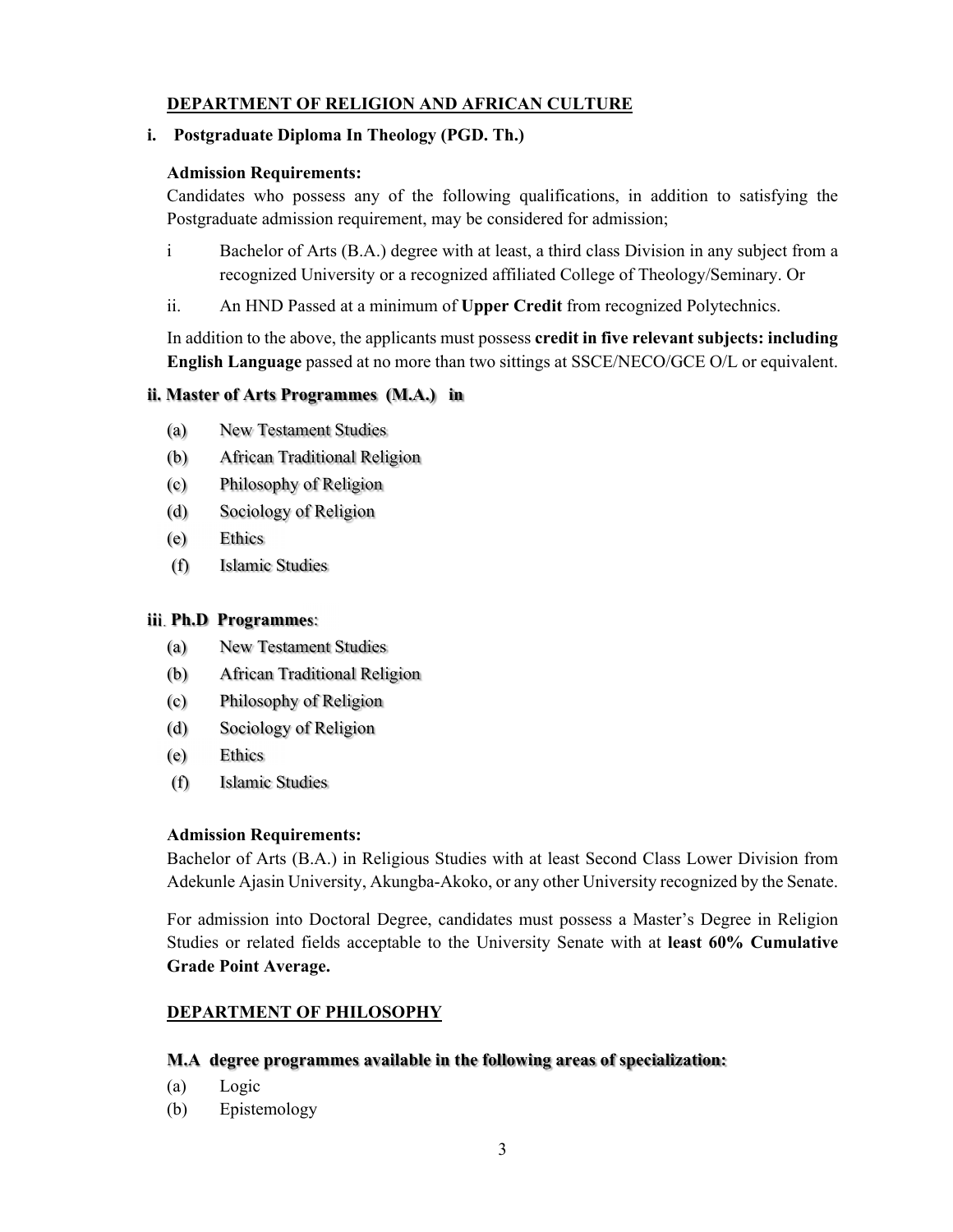- (c) Ethics
- (d) Metaphysics
- (e) Aesthetics
- (f) African Philosophy
- (g) Social and Political Philosophy

The admission requirements for the Master of Arts degree programme in Philosophy are Bachelor of Arts (B.A.) in Philosophy with **at least a second class lower division**, and holders of other degrees whose qualifications and background are adjudged to be relevant to the Department may also be considered. This category of candidates may be required to offer some undergraduate courses in the specific areas of their deficiencies.

## **Ph.D degree programmes available in the following areas of specialization:**

- (a) Logic
- (b) Epistemology
- (c) Ethics
- (d) Metaphysics
- (e) Aesthetics
- (f) African Philosophy
- (g) Social and Political Philosophy

## **Admission Requirements:**

Candidate for admission for Ph.D. programme is expected to have obtained a Masters of Arts in Philosophy (M.A), MPhil degree and /or its equivalence from a recognized University by the Adekunle Ajasin Senate. The Candidate must have obtained any of the following;

- a. Minimum CPGA of 4.0 on a scale of 5 or a 60% pass from Adekunle Ajasin University, Akungba-Akoko.
- b. For M.Phil/Ph.D., 55-59% from Adekunle Ajasin and or with a 60% pass from a recognized university.
- c. However, candidates with lower than 50-54% pass from Adekunle Ajasin University, Akungba-Akoko or Candidates with 55-59% from another recognized University will be admitted for MPhil

## **DEPARTMENT OF HISTORY & INTERNATIONAL STUDIES**

## **M.A and Ph.D degree programmes available in the following areas of specialization:**

- (a) Political/Diplomatic History
- (b) Cultural History
- (c) Economic History

## **Admission Requirements:**

For candidates seeking admission into M.A. Programme, the minimum requirement is a B.A. Degree in History and International Studies of this University or B.A./B.A (Ed) History from any other recognized University with at least a Second Class (Honours) Lower Division.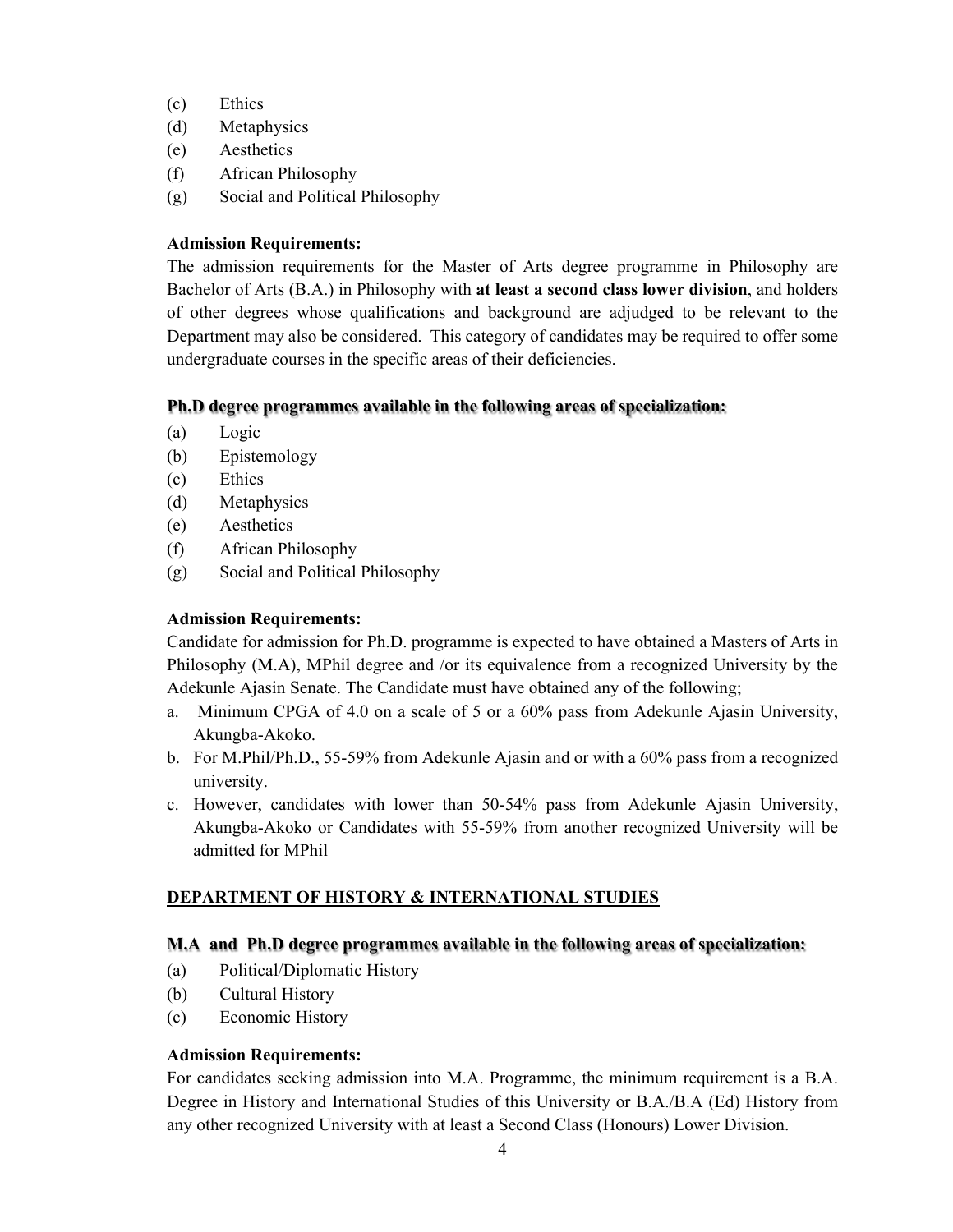For admission into the **Ph.D Programme**, candidates must possess a Master's degree in History and International Studies with a minimum Cumulative Grade of 60% or above.

#### **FACULTY OF EDUCATION/INSTITUTE OF EDUCATION (IOE)**

#### **DEPARTMENT OF ADULT EDUCATION (FULL-TIME & SANDWICH)**

#### **(a) Master in Adult Education with the following specializations:**

- (i) Industrial Education and Training
- (ii) Community Development
- (iii) Social welfare
- (v) Literacy Training and Development
- (vi) Master of Labour Education (MLE)

#### **Admission Requirements:**

- i. A minimum of first degree in Adult Education or related disciplines, preferably with a first or second Class Upper Division or Second Class Lower Division Degree of Adekunle Ajasin University and other Recognized Universities as approved by the University Senate.
- ii. Candidates with degrees in disciplines other than above must possess HND/third Class plus **Postgraduate Diploma in Education (PGDE**) with overall average score of 60% or any other relevant professional qualifications are eligible to apply.
- iii. The University matriculation requirements must be satisfied.
- iv. In addition, all applicants for the Master Degree are required to pass a qualifying test/examination in their chosen disciplines to be adjudged truly suitable for admission.

#### **(b) Ph.D in Adult Education with the following specializations:**

- (i) Historical Foundations of Adult Education
- (ii) Comparative Studies of Adult Education
- (iii) Philosophical Foundations of Adult Education
- (iv) Organisation and Administration of Adult Education
- (v) Psychological Foundations of Adult Education
- (vi) Literacy Training and Development in Adult Education
- (vii) Industrial Education and Training in Adult Education
- (viii) Principles and Methods of Community Development in Adult Education
- (ix) Economics of Adult Education
- (x) Peace and Conflict studies in Adult Education
- (xi) Environmental Studies in Adult Education
- (xii) Extension Studies in Adult Education
- (xiii) Communication Arts in Adult Education and Community Development
- (xiv) Principles and Methods of Social Welfare in Adult Education
- (xv) Gender Studies in Adult Education
- (xvi) Entrepreneurship Studies in Adult Education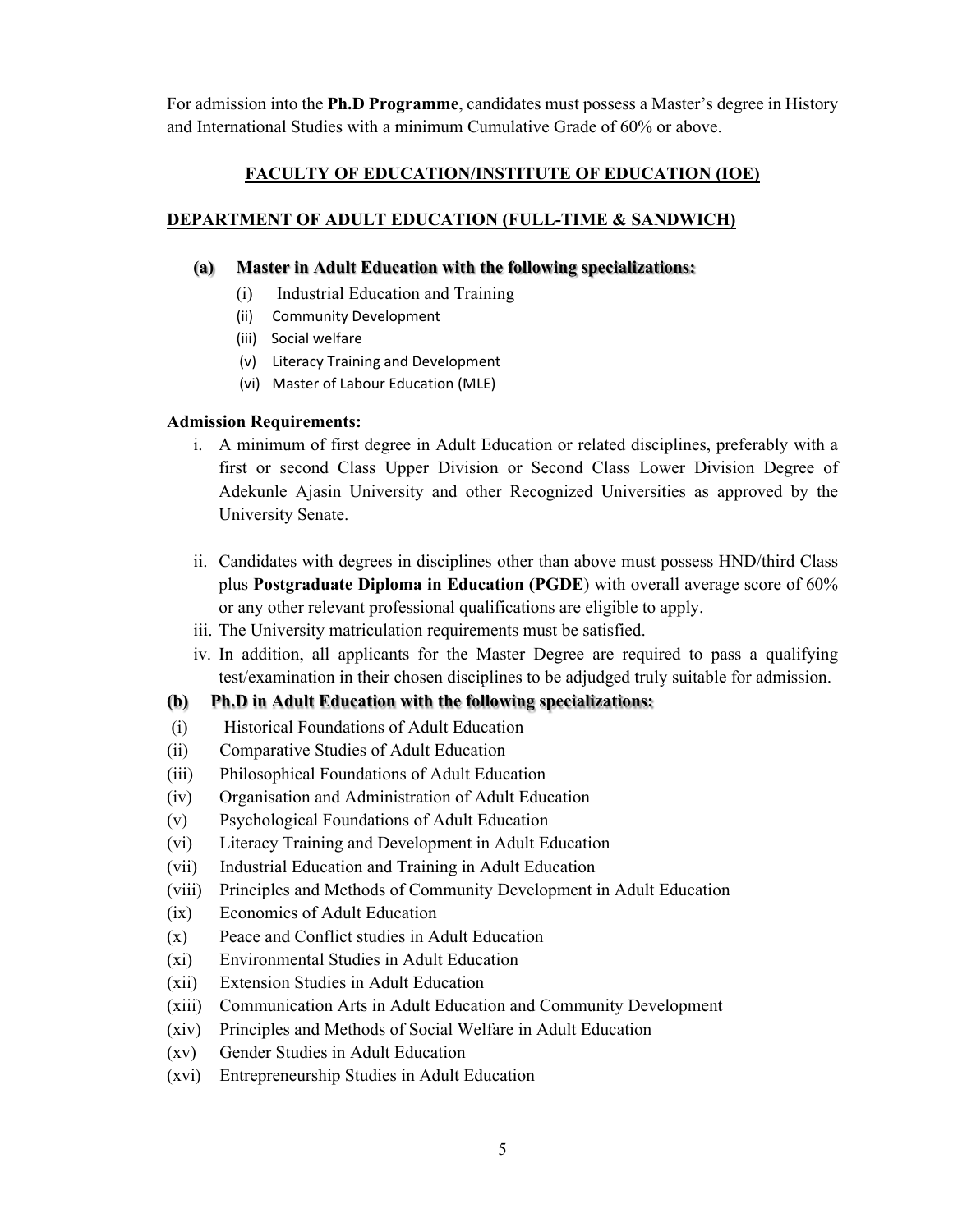- a. Candidate who have successfully completed the M.Ed degree of Adekunle Ajasin University or its equivalent and other recognized University as approved by the University Senate, who have the **minimum weighted average of 60% and Above.**
- b. Candidates who have **Postgraduate Diploma in Education (PGDE**) in addition with Master's Degree in disciplines other than Education from Adekunle Ajasin University and other Recognized Universities as approved by the University Senate**.**
- c. The University matriculation requirements must be satisfied.

## **DEPARTMENT OF ARTS EDUCATION (FULL-TIME & SANDWICH)**

#### **Master of Education (M.Ed) Language Education (English, Yoruba, French)**

#### **Admission Requirements:**

Candidates seeking admission for the degree of Master of Education Language Education (English, Yoruba, French) must have any of the following qualifications from recognized is institutions.

- i. Bachelor of Arts Degree in English Language Education or any related discipline with a minimum of Second Class Lower.
- ii. Bachelor of Arts degree in English with additional qualification of Postgraduate Diploma in Education (PGDE)
- iii. Bachelor of Arts Degree in English, Communication and Language Arts or Linguistics. These categories of candidate are to audit a minimum of 8 unit course (EDU 216, EDU 306, ELA 207, ELA 305) at undergraduate level. They are also expected to undergo the teaching practice exercise.

## **Ph.D in Language Education (English)**

#### **Admission Requirements:**

Candidates seeking admission for Doctor of Philosophy Degree Language Education (English) must have any of the following requirements:

- i. Master of in Language Education (English) (M.Ed) with a cumulative grade of 60% and above.
- ii. Master Degree in English (M.A) with a cumulative grade of 60% and above , plus first degree (B.Ed or B.A Ed), B.A with a Postgraduate Diploma in Education or any other relevant field.
- iii. Master of Art Degree English, Master of Education Degree with M.Phil/Ph.D.

## **Ph.D in Language Education (Yoruba) Admission Requirements:**

Candidates seeking admission for Doctor of Philosophy Degree Language Education (English) must have any of the following requirements:

i. Master of in Language Education (Yoruba) (M.Ed) with a cumulative grade of 60% and above.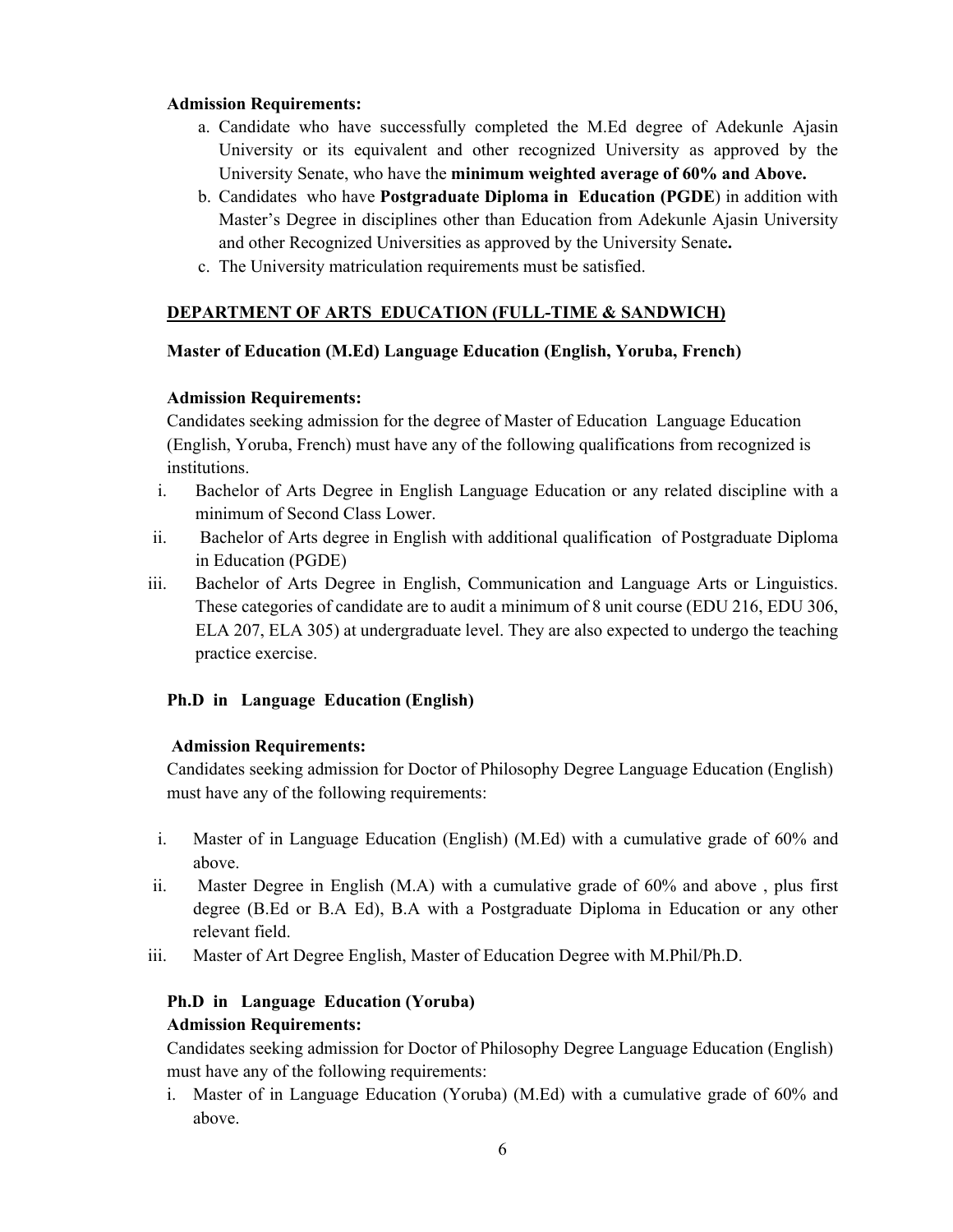- ii. Master Degree in Yoruba (M.A) with a cumulative grade of 60% and above , plus first degree (B.Ed or B.A Ed), B.A with a Postgraduate Diploma in Education or any other relevant field.
- iii. Master of Art Degree Yoruba, Master of Education Degree with M.Phil/Ph.D.

## **M.A (Ed.) Philosophy of Education.**

#### **Admission Requirements:**

Candidates seeking admission into the M.Ed programme in Philosophy of Education are expected to satisfy the requirements of the Postgraduate School of the University. In addition to this, candidates should possess a minimum of  $2<sup>nd</sup>$  Class Lower division from this University or any other recognized University. Candidates with a third **Class degree plus a Postgraduate Diploma** in a **relevant discipline** may be admitted. All candidates must have a credit pass in English Language and Mathematics.

# **Ph.D in Philosophy of Education**

## **Admission Requirement**

Candidates must satisfy the general requirements of the Postgraduate school for admission to the Doctoral programme. such candidates should normally have a cumulative grade of **60% average** in the relevant Master's degree in Philosophy of Education**.** 

## **DEPARTMENT OF GUIDANCE AND COUNSELLING (FULL-TIME & SANDWICH)**

## **(1) M.Ed Guidance and Counselling focus on the following areas:**

- (a) Career Counselling
- (b) Educational and School Counselling
- (c) Adolescent and Youth Counselling
- (d) Marriage and Family Life Counselling
- **(2) M.Ed Test and Measurement**

## **(3) Ph.D Guidance and Counselling with focus on the following:**

- (a) Career Counselling
- (b) Educational and School Counselling
- (c) Adolescent and Youth Counselling
- (d) Marriage and Family Life Counselling

## **(4) Ph.D: Test and Measurement with specialization in:**

- (a) Assessment and Testing
- (b) Programme and Curriculum Evaluation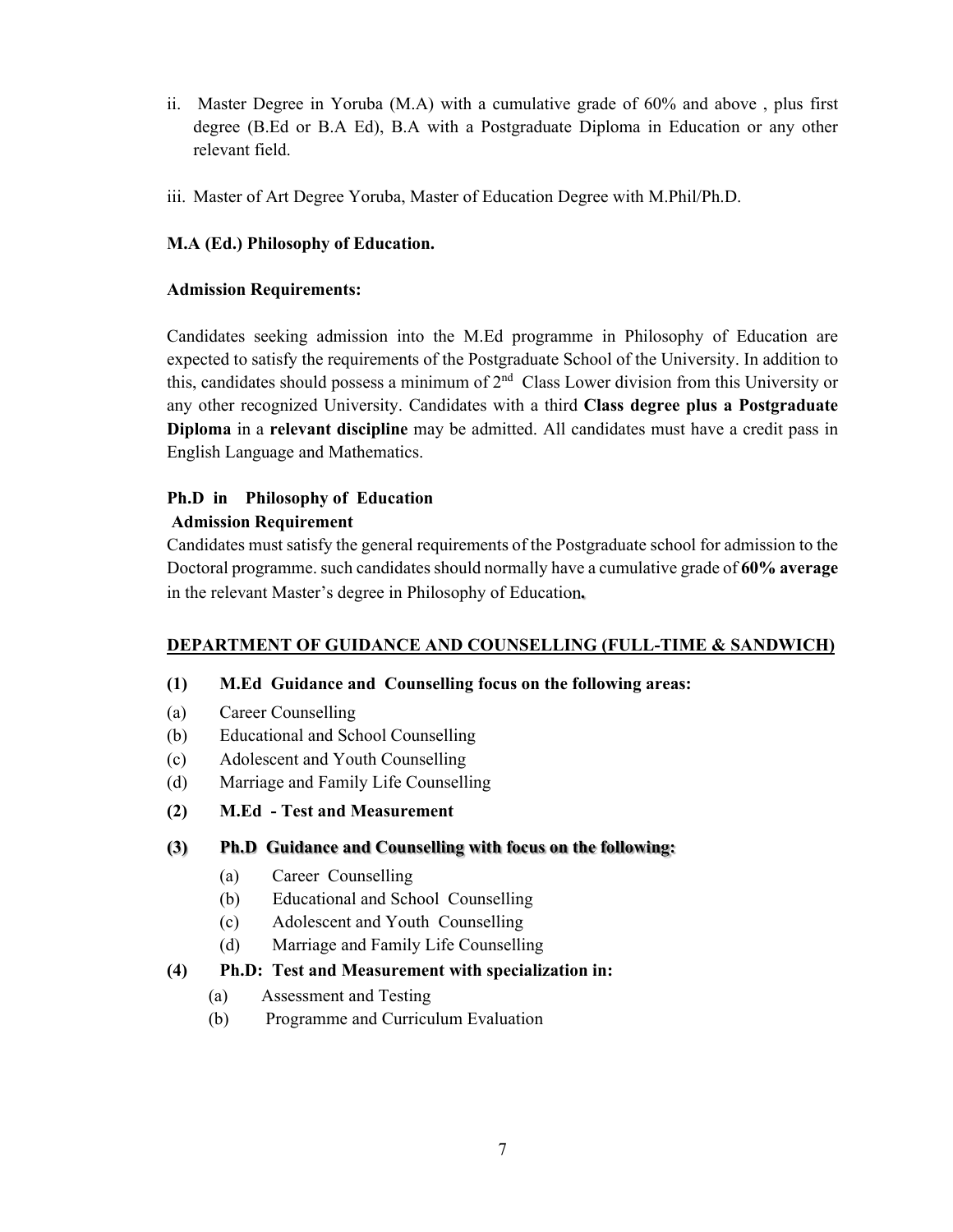For admission into the M.Ed programme, candidates must possess a minimum of B.Ed or equivalent First Degree not below the Second Class (Honours) Lower Division plus PGDE at credit or merit level as the case may be.

For Doctoral Degree Programmes, candidates must possess a Master's degree in Guidance and Counselling/Test and Measurement with at least **Cumulative Grade of 60% or above** from this University or any other University recognized by the Senate of Adekunle Ajasin University, Akungba – Akoko.

## **DEPARTMENT OF EDUCATIONAL MANAGEMENT (FULL-TIME & SANDWICH)**

#### **M.Ed Educational Management With Areas of Specialization in:**

- (a) M.Ed in Educational System Administration
- (b) M.Ed in Economics of Education
- (c) M.Ed. in Educational Planning and Policy

#### **Admission Requirements:**

First Degree in Education Management with a minimum of second class lower division or PGDE with First Class, Second Class Upper or Second Class Lower.

In addition, candidates must possess credit passes in English Language, Mathematics and Economics at SSSCE and any other two subjects from Commerce, Government, Geography and Book Keeping and Account in SSCE or Equivalent.

#### **Ph.D in Educational Management With Areas Of Specializations in**

- (a) Ph.D in Educational System Administration
- (b) Ph.D in Economics of Education
- (c) Ph.D in Educational Planning and Policy

#### **Admission Requirements:**

M.Ed Degree in Educational Management with a Ph.D grade and a minimum of 60% in addition with credit passes in English Language, Mathematics, Economics, one of social Science subject and any other.

## **DEPARTMENT OF HEALTH AND HUMAN KINETICS EDUCATION (FULL-TIME & SANDWICH)**

#### **A. Admission Requirements for M.Ed Human Kinetics Education**

- (i) Candidates must meet the minimum admission requirements of Ordinary Level for First Degree programme in Health Education. Credits in English Language, Mathematics and Biology with any other two from the following subjects ( Chemistry, Physics, Economics or Commerce, Agricultural Science, Government or Civic Education and Home Economics)
- (ii) Holder of Bachelor's degree in Physical and Health Education (or Human Kinetics and Health Education from a recognized University.
- (iii)Holders of Bachelor`s degree in any related field of study such as Kinesiology, Medical Rehabilitation.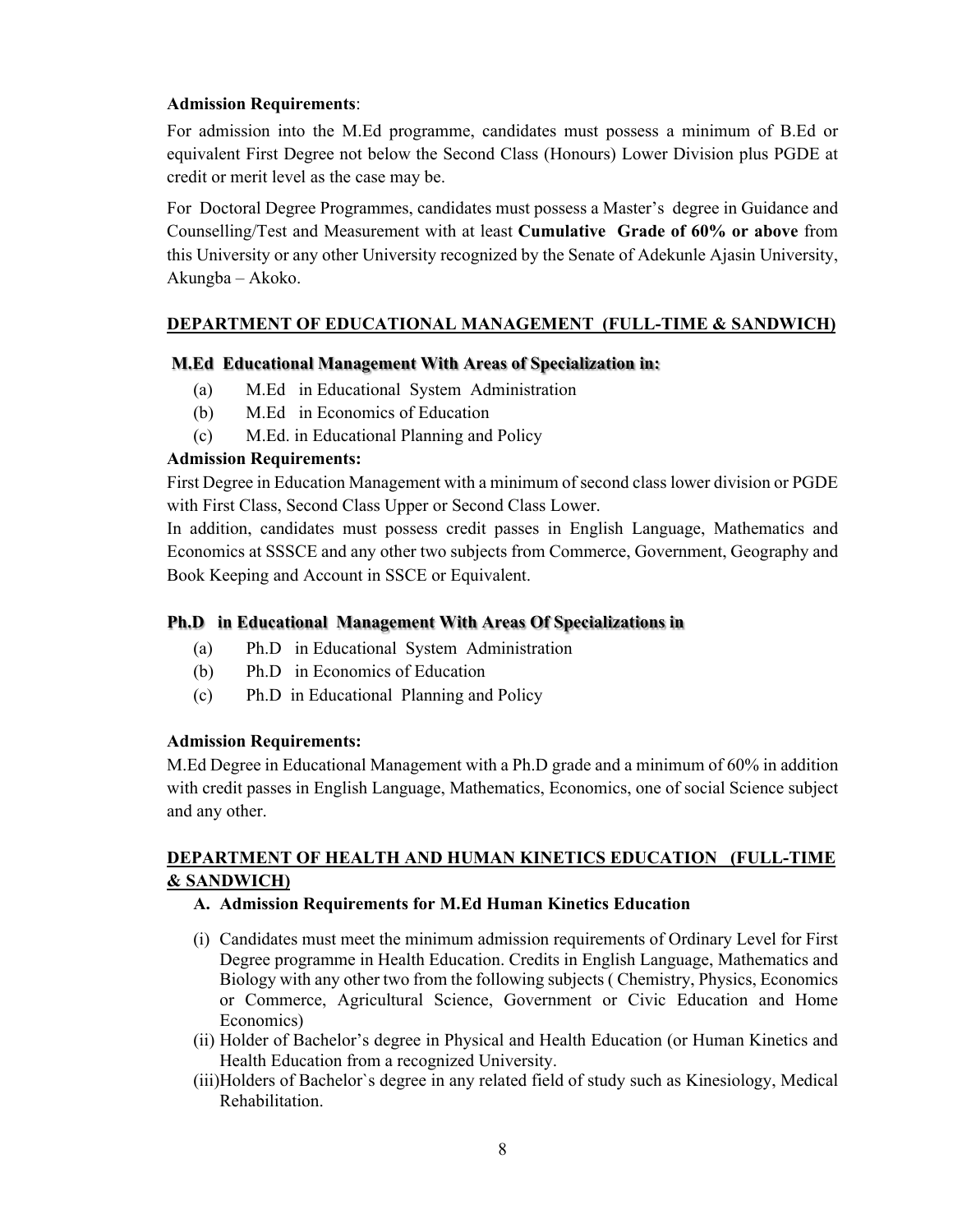(iv)Candidates with Bachelor`s degree in disciplines other than the ones identified above but who possess in addition Post Graduate Diploma in Human Kinetics Education.

#### a. **Duration of the Programme**

The M.Ed Degree Programme is run on full time. The Programme normally lasts a minimum of three (3) academic semesters.

#### b. **Areas of Specialization**

The following areas of specialization are available in the programme.

- 1. Organization and Administration of Human Kinetics and Sport.
- 2. Sociology and Psychology of Sports
- 3. Recreation and Leisure Management
- 4. Exercise Physiology

#### **B. Admission Requirements for M.Ed Health Education**

- i. Candidates must meet the minimum admission requirements of Ordinary Level Certificate for first degree programme in Health Education. Credits in English Language, Mathematics and Biology with any other two from the following subjects ( Chemistry, Physics, Economics or Commerce, Agricultural Science, Government or Civic Education and Home Economics)
- ii. Admission into M.Ed Degree in Health Education is open to graduates with minimum of Second Class Lower Degree in Health Education, Human Kinetics Education, or in any Health related field such as Nursing, psychology or Sociology from any recognized University.
- iii. Candidates with Bachelor`s degree in disciplines other than the ones identified above but who possess in addition Post Graduate Diploma in Health Education.

#### **a. Duration of the Programme**

The M.Ed Degree Programme is run on full time. The Programme normally lasts a minimum of three (3) academic semesters.

#### **b. Areas of Specialization**

- 1. School Health Education
- 2. Community Health Education
- 3. Environmental and Safety Education

#### **DEPARTMENT OF SCIENCE EDUCATION (FULL-TIME & SANDWICH)**

#### **M.Ed and Ph.D degree Programmes available in the following areas:**

- (a) M.Ed in Science Education
- (b) Ph.D in Science Education

#### **Admission Requirements:**

Candidates seeking admission into Master's degree in Science Education must have basic University matriculation requirements for Admission into the University (namely credits in five relevant subjects include English Language, Mathematics and any other relevant subjects) and PGDE at credit or merit level as the case may be.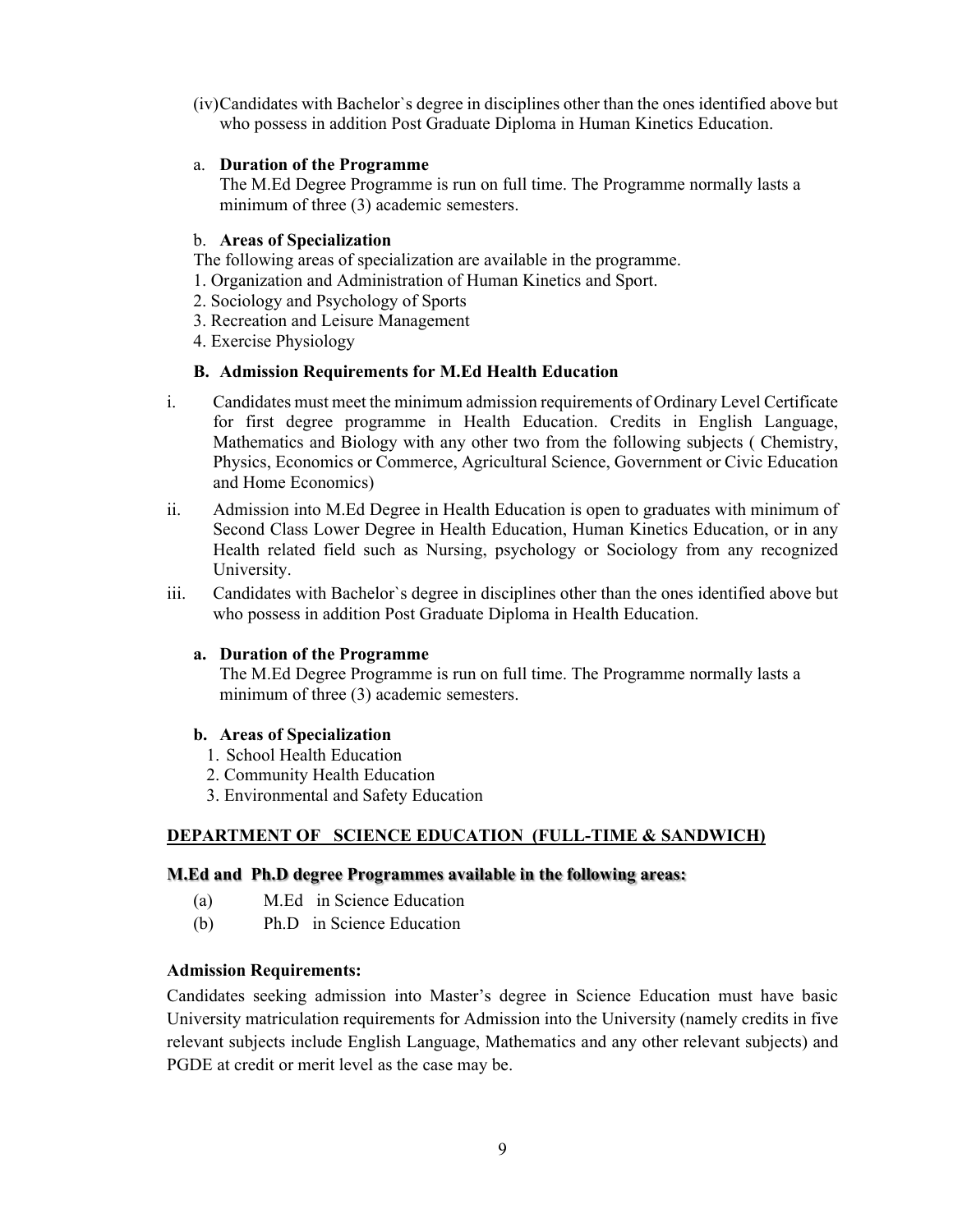For admission into the Ph.D Programme, candidates must possess a Master's degree in Science Education, or any other relevant discipline in Education with **a minimum Cumulative Grade of 60% or above.** 

## **DEPARTMENT OF SOCIAL SCIENCES EDUCATION(FULL-TIME & SANDWICH)**

## **M.Ed. (SOCIAL STUDIES EDUCATION)**

#### **ADMISSION REQUIREMENTS**

In addition to possessing the basic requirements for matriculation in the University (namely, credit in five relevant subjects including English Language, Mathematics and two Arts/Social Science subjects passed at not more than two sitting at 'O' level, or equivalent), applicant must each hold either a postgraduate Diploma in Education with an overall minimum average score of 60% or a first degree in the first or Second Class Divisions obtained from either this University or other education institutions recognized by Senate.

## **DURATION**

The full-time M.Ed, Social Studies shall run for a minimum duration of three (3) semester and maximum of six (6) semester. Any extension to these periods requires the specific approval of the Postgraduate School Board.

Candidate seeking admission for the degree of M.Ed Social Studies Education must have any of the following qualifications from recognized institutions.

- (a) Bachelor degree in Social Studies Education or any related discipline with a minimum of Second Class (Lower Division).
- (b) Bachelor of Arts or Social Science with additional qualification of Postgraduate Diploma in Education (PGDE).

## **POSTGRADUATE DIPLOMA IN EDUCATION (FULL-TIME & SANDWICH)**

#### **Admission Requirements:**

For PGDE programme, candidates with Third Class or HND (Upper Credit) or minimum of HND Lower etc. holders with substantial teaching experience may be considered. All disciplines are acceptable for admission into PGDE.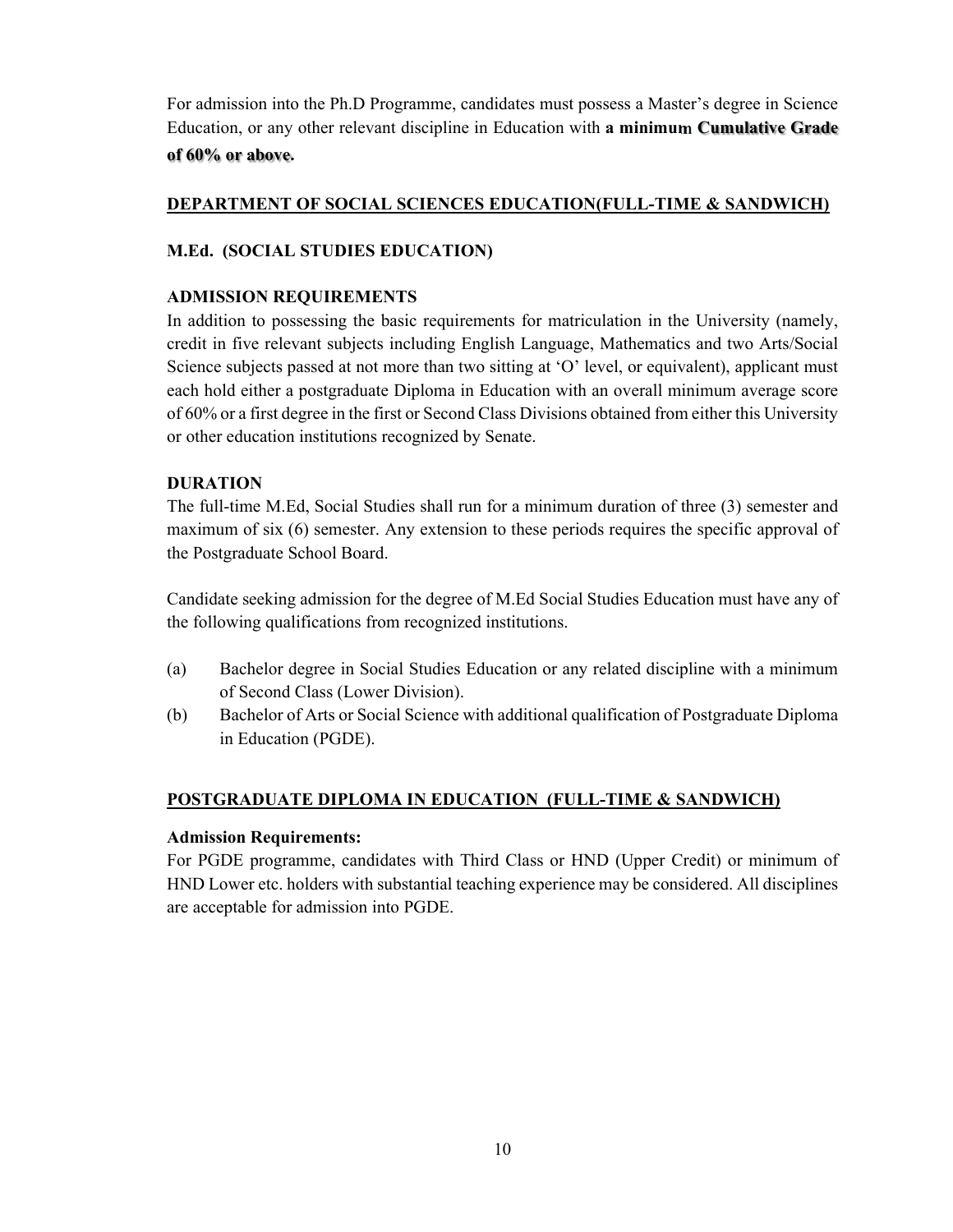## **FACULTY OF SCIENCE**

#### **DEPARTMENT OF ANIMAL AND ENVIRONMENTAL BIOLOGY**

#### **M.Sc and Ph.D in the Following Specializations**:

- M.Sc. Fisheries Management
- M.Sc. Applied Parasitology
- Ph.D (Fisheries Management)

#### **Admission Requirements**:

B.Sc. with at least a Second Class (Honours)Lower Division in Environmental Biology, Fisheries, Zoology, Agriculture, Parasitology, Microbiology or any other related discipline recognized by the Senate of Adekunle Ajasin University, Akungba-Akoko and **Higher National Diploma (Upper Credit) Plus PGD with 60%** and above can be considered.

Candidates for the Doctoral Degree must have M.Sc degree in Fisheries or related discipline with a **minimum Cumulative Grade of 60% and above.** 

## **DEPARTMENT OF BIOCHEMISTRY**

## **(i) Master of Science (M.Sc) in Biochemistry**

#### **Admission Requirements**:

In addition to possessing the basic requirements for matriculation in the University (namely credit passes in English Language, Mathematics, Physics, Chemistry and Biology, taken at no more than two consecutive sittings at WAEC/NECO, SSCE, GCE 'O' level, or equivalent), applicants for this programme should be holders of a first degree in Biochemistry or any other related courses with a minimum of second class honours (Lower Division) obtained from either Adekunle Ajasin University or any other University or educational institution recognized by the Senate. Applicants for this programme may be required to sit and pass qualifying test to be adjudged truly suitable for admission.

#### **(ii) Ph.D Biochemistry with Specializations in:**

- (i) Protein Chemistry and Enzymology
- (ii) Medical and clinical Biochemistry
- (iii) Toxicology and Environmental Biochemistry
- (iv) Nutrition and Food Biochemistry
- (v) Plant Biochemistry
- (vi) Biotechnology

#### **Admission Requirements**:

In addition to possessing the basic requirements for matriculation in the University (namely credit passes in English Language, Mathematics, Physics, Chemistry and Biology, taken at no more than two consecutive sittings at WAEC/NECO, SSCE, GCE 'O' level, or equivalent), applicants for this programme should be :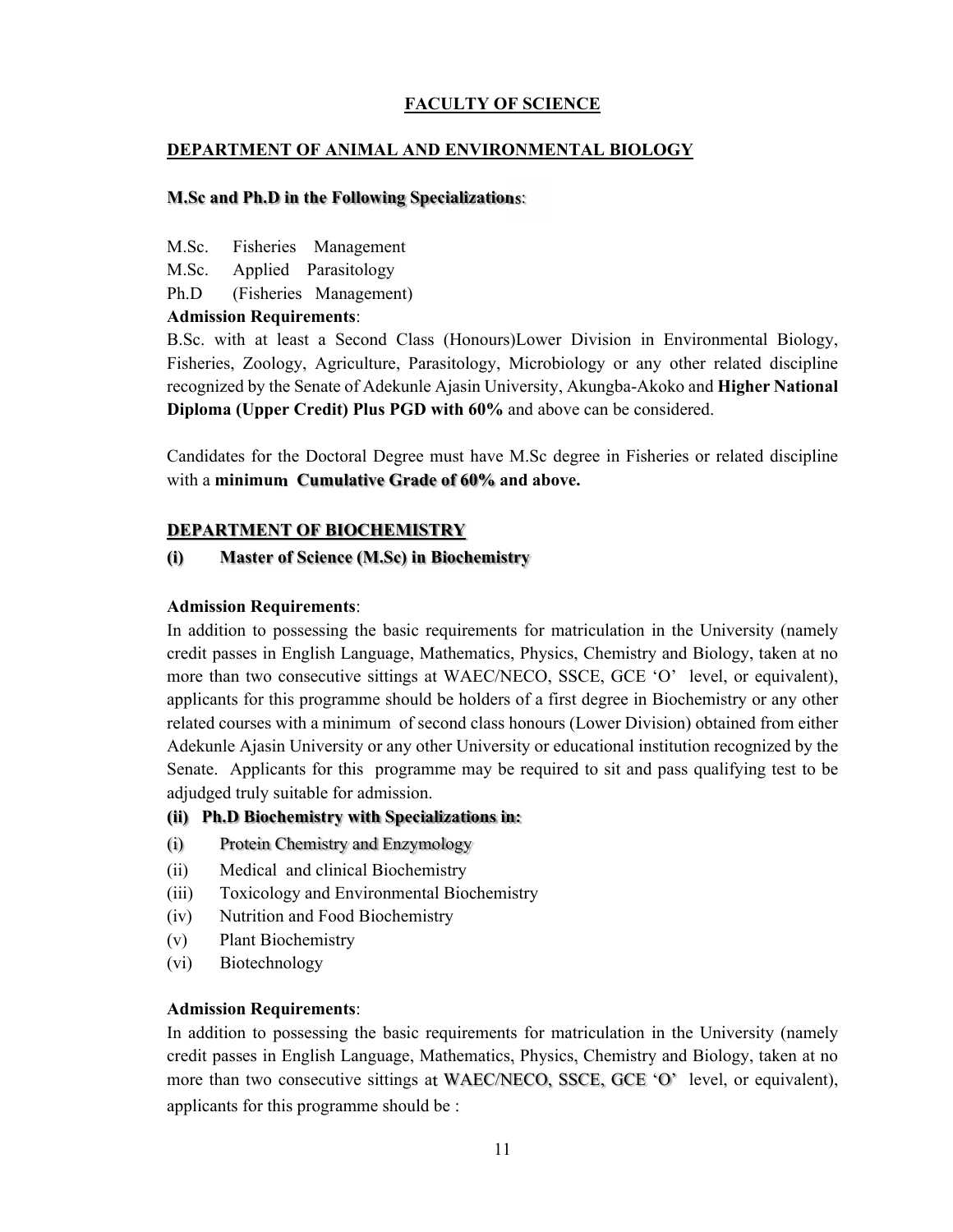- (i) Holders of Master of Science (M.Sc) degree in Biochemistry with a weighted average of not less than 60%.
- (ii) Holders of Master of Philosophy (M.Phil) degree with a research thesis in any area of Biochemistry.

#### **DEPARTMENT OF COMPUTER SCIENCE**

## **A. PROGRAMME: PhD – Computer Science**

## **PROGRAMME OFFERED AND DURATION**

(i) A full time Doctoral programme shall run for a minimum of three years (6 semesters) and a maximum of four years (8 semesters), and Part-time Doctoral programmes shall run for a minimum of four years (8 semesters) and a maximum of 5 years (10 semesters). For extension beyond the specified maximum period a special permission of the Postgraduate School/Senate shall be required. For extension beyond the specified maximum period, a special permission of the Postgraduate School/Senate shall be required.

## **ADMISSION REQUIREMENTS**

In addition to possessing the basic requirements for matriculation in the University (namely credit passes in English Language, Mathematics, Physics, Chemistry and at least one other relevant subject, taken at no more than two consecutive sittings at WAEC/NECO, SSCE, GCE O'Level, or equivalent), applicants for this programme should be:

(i). Holder of Academic Master of Science, Masters of Technology or Masters of Engineering degree in Computer Science/Engineering or related disciplines with a minimum 3.5 CGPA on a scale of 5.0 or 60% as the case may be, obtained from Adekunle Ajasin University or any other University/Educational institution recognized by the senate of the University, or MPhil. degree in Computer Science/Engineering or related discipline with a minimum of 3.0 CGPA on a scale of 5.0 obtained from any institution recognized by the University Senate.

(ii). Candidate on the MPhil/Ph.D programme who score 60% average and above in the course work and fulfill other conversion requirements at the end of the first year shall be eligible for conversion to the Ph.D programme.

#### **AREA OF SPECIALISATION**

Candidate shall choose from the following areas of research in the department for specialization:

- i Computer Architecture & High Performance Computing
- ii Software Engineering
- iii Database/Data Science
- iv Informatics
- v Data Communications and Networks
- vi Artificial Intelligence
- vii Cybersecurity and Computer Forensics
- viii Human Computer Interactions
- ix Biometrics
- x Information Technology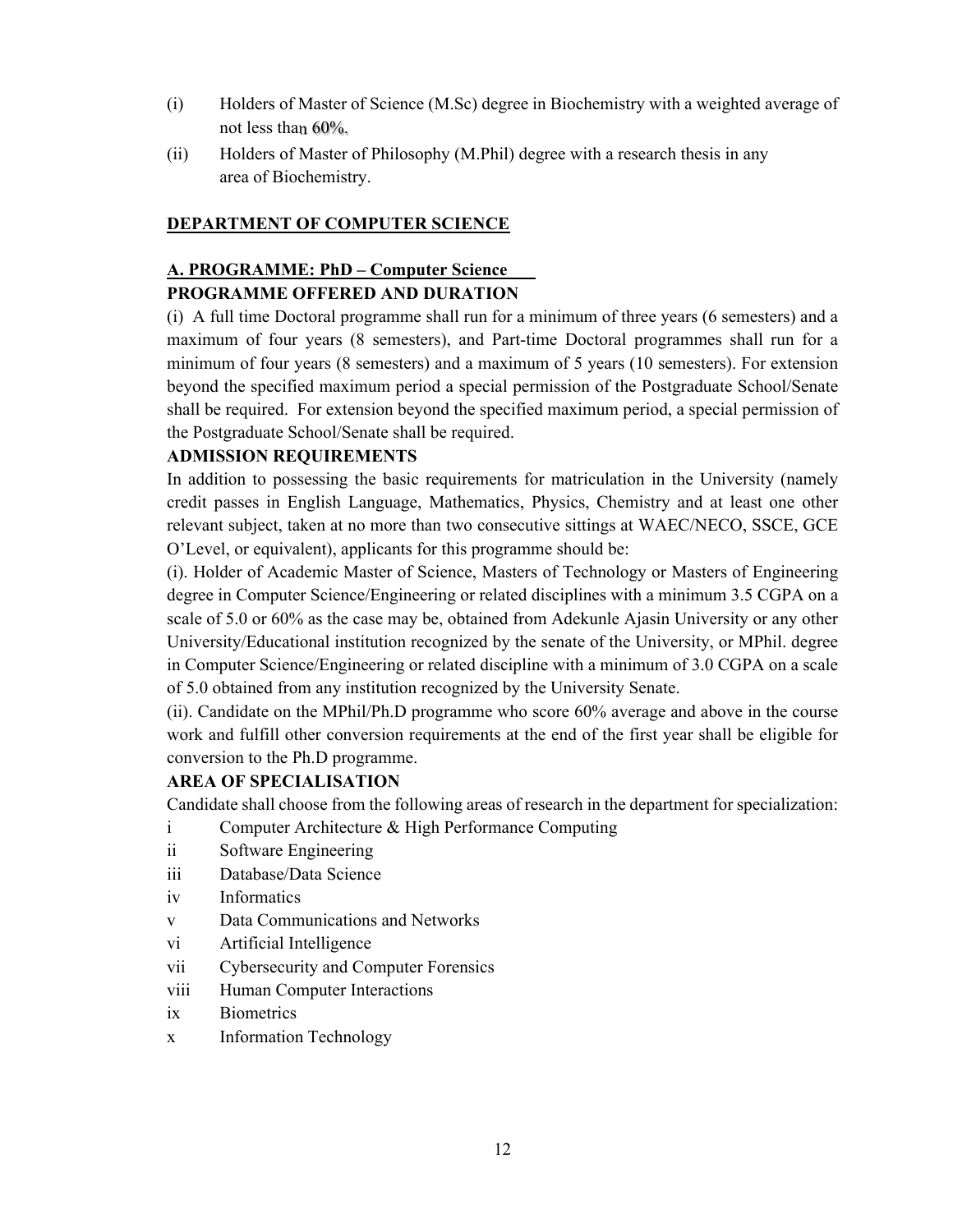## **B. PROGRAMME: M.Phil./Ph.D - Computer Science**

## **PROGRAMME OFFERED AND DURATION**

Full time M.Phil/Ph.D programme take a minimum of one year (2 semesters) to convert to Ph.D programme and thereafter, the conditions for Ph.D applies.

## **ADMISSION REQUIREMENTS**

In addition to possessing the basic requirements for matriculation in the University (namely credit passes in English Language, Mathematics, Physics, Chemistry and at least one other relevant subjects, taken at no more than two consecutive sittings at WAEC/NECO, SSCE, GCE O'Level, or equivalent), applicants for this programme should be

(i). Holder of Master of Science, Masters of Technology or Masters of Engineering degree in Computer Science/Engineering or related disciplines with a minimum 3.0 CGPA on a scale of 5.0 or 55%- 59.9 % as the case may be, obtained from Adekunle Ajasin University or any other University/Educational institution recognized by the senate.

## **AREA OF SPECIALISATION**

Candidate shall choose from the following areas of research in the Department for specialisation:

- i. Computer Architecture & High Performance Computing
- ii. Software Engineering
- iii. Database/ Data Science
- iv. Informatics
- v. Data Communications and Networks
- vi. Artificial Intelligence
- vii. Cybersecurity and Computer Forensics
- viii. Human Computer Interactions
- ix. Biometrics
- x. Information Technology

## **C. PROGRAMME: M.Sc – Computer Science PROGRAMME OFFERED AND DURATION**

The full time Academic Master's (M.Sc) Programme in Computer Science shall be run for a minimum of eighteen (18) months calendar of three (3) consecutive semesters and a maximum of (6) semesters. The part-time Academic Master's programme shall be run for a minimum of consecutive six (6) semesters and maximum of eight (8) semesters. Each semester normally comprises 18 weeks made of 16 weeks of teaching and two (2) weeks for examination.

## **ADMISSION REQUIREMENTS**

i. In addition to possessing the basic requirements for matriculation in the University (namely credit passes in English Language, Mathematics, Physics, Chemistry and at least one other relevant subjects, taken at no more than two consecutive sittings at SSC, GCE O'Level, or equivalent). Applicants for this programme should be holders of first degree in Computer Science/Engineering with a minimum pass of Second Class Honours (Lower Division) obtained from either Adekunle Ajasin University or any other University/Educational institution recognized by the Senate of the University.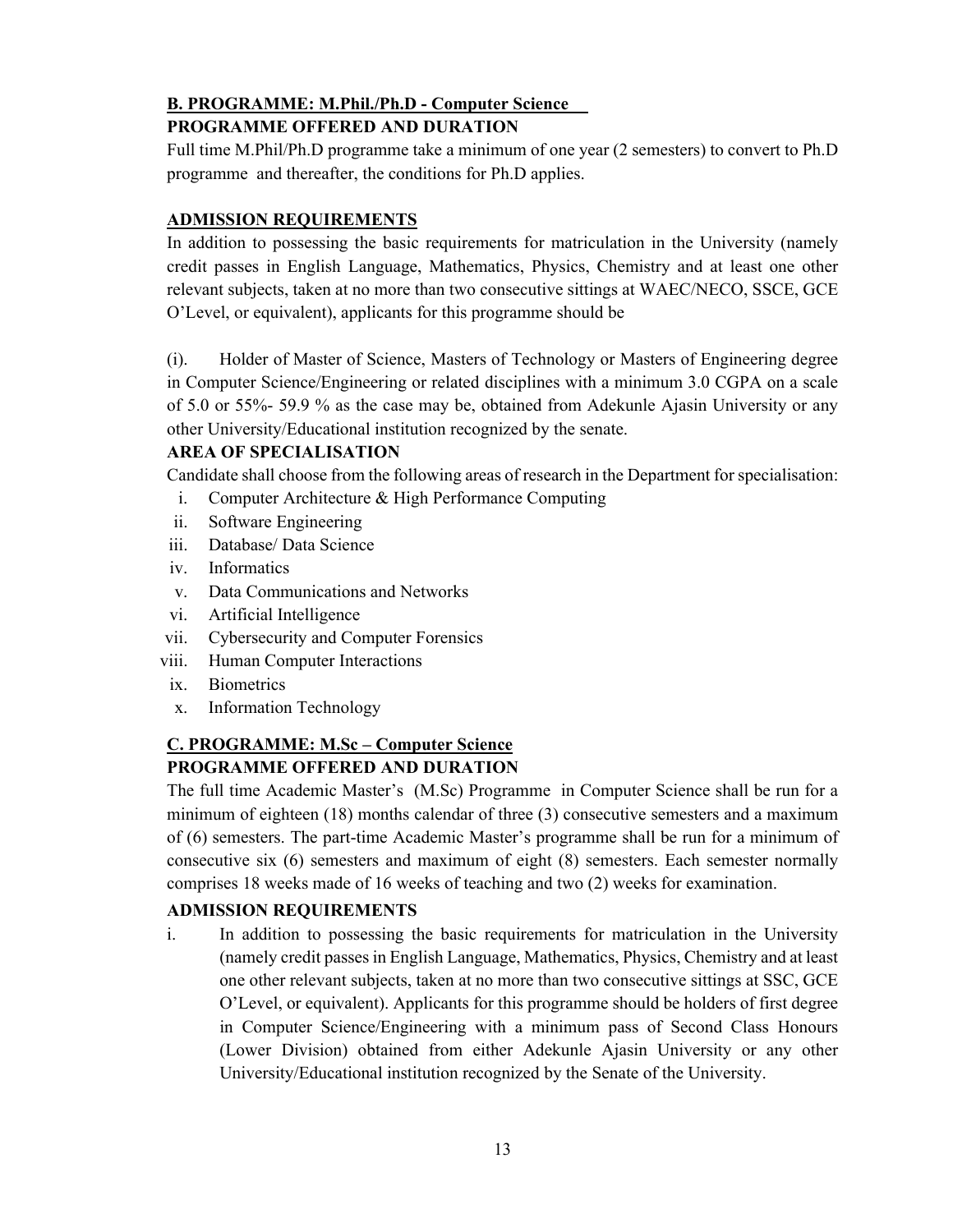- ii. A candidate with a first degree in Electrical and Electronics Engineering, Mathematics, Physics Electronics or any other related courses with a minimum pass of Second Class Honour (Upper Division) may be considered.
- iii. A candidate with a Postgraduate Diploma (PGD) in Computer Science of AAUA or other recognized institutions with a CGPA of 3.0 on a 5.0 scale or weighted average of 60% may also be considered for admission.

Applicants for this programme may be required to sit and pass qualifying test to be adjudged truly suitable for admission.

## **Areas of Specialization in Computer Science**

- i. Computer Science Theory/ Foundation of Computer Science
- ii. Computer Architecture & High Performance Computing
- iii. Software Engineering
- iv. Database Systems/Data Engineering
- v. Computer Communications and Networks
- vi. Artificial Intelligence & Expert Systems
- vii. Computer Forensics, Network Security & Information Security
- viii. Human Computer Interactions.
- ix. Biometrics
- x. System Data Mining & Informatics

## **D. PGD – Computer Science**

## **PROGRAMME OFFERED AND DURATION**

Full time Postgraduate Diploma (PGD) programme in Computer Science shall be minimum of twelve (12) calendar months of two consecutive semesters and maximum of twenty-four (24) calendar months of four consecutive semesters; and a Part-Time PGD programme shall be a minimum of twenty four (24) calendar months of four consecutive semesters and a maximum of forty-eight (48) calendar months of eight consecutive semesters. Each semester normally comprises 18 weeks made of 16 weeks of teaching and two (2) weeks for examination.

## **ADMISSION REQUIREMENTS**

The criteria for admission into the PGD programme will be as follows:

- (i). All candidates must have five credit passes including English Language, Mathematics, Physics, Chemistry and at least one other relevant subject taken at no more than two sittings at SSC, GCE O'Level, or equivalent). In addition,
- (ii). Candidates for this programme should be holders of a first degree with minimum qualification of Third Class Degree in Computer Science, Engineering and other related fields.

## **DEPARTMENT OF CHEMICAL SCIENCES**

## **M.Sc. Degrees are available in the following areas of specialization:**

(i) Analytical/Environmental Chemistry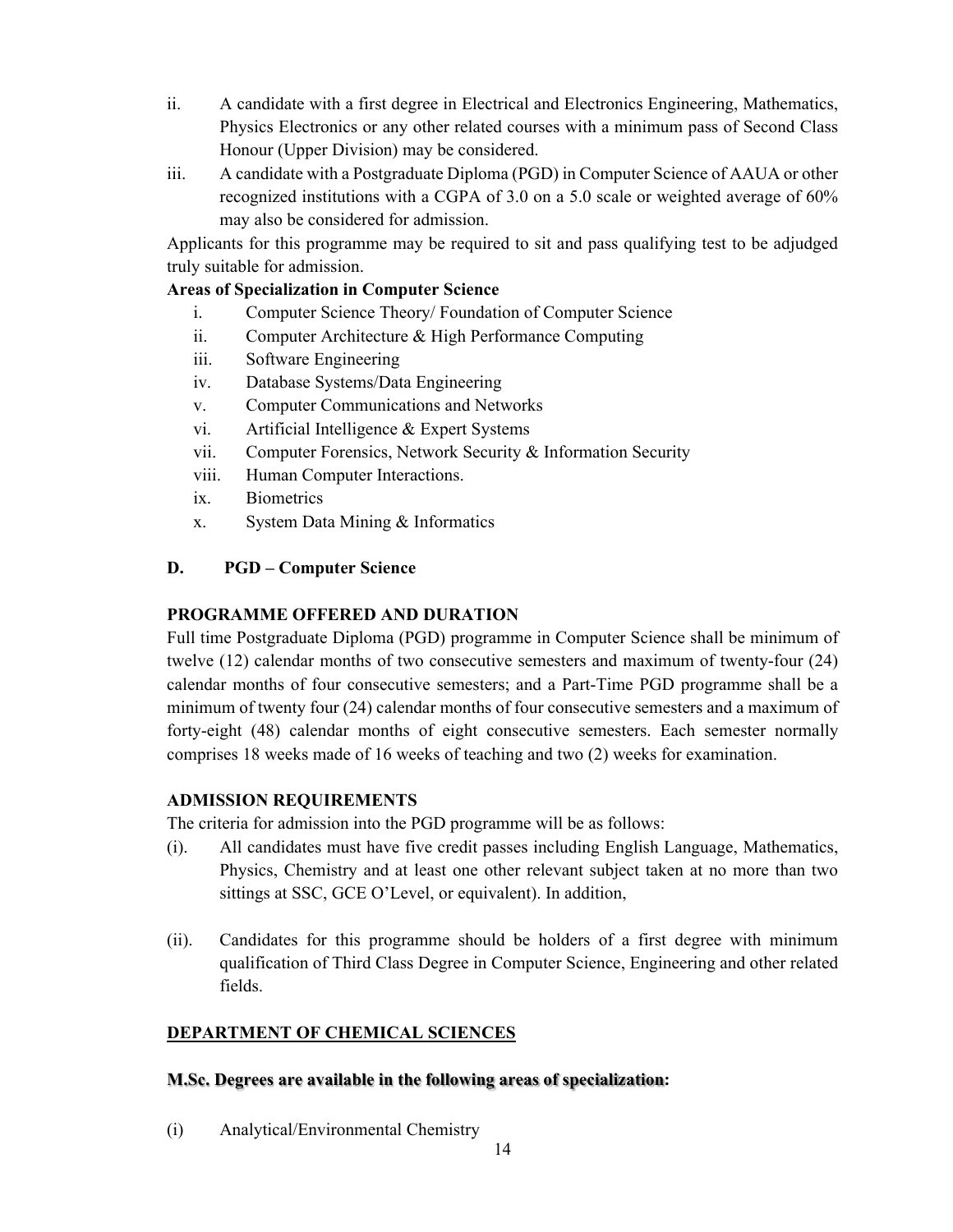- (ii) Organic Chemistry
- (iii) Physical Chemistry
- (iv) Industrial Chemistry
- (v) Inorganic Chemistry

Candidates seeking admission into M.Sc Programme should have a B.Sc. Chemistry degree or its equivalent of this University or any other University recognizes by the Adekunle Ajasin University, but not lower than Second Class Lower Division. Please note that all Postgraduate programmes require all applicants to possess a credit pass in English Language at the ordinary level.

## **MPhil/Ph.D – Chemical Sciences with specialization in the following:**

- (i) Analytical/Environmental Chemistry
- (ii) Organic Chemistry
- (iii) Physical Chemistry
- (iv) Industrial Chemistry
- (vii) Inorganic Chemistry

#### **Admission Requirements**:

Applicants for admission into MPhil./Ph.D Degree Programme must have attained an average aggregate score of 55%-59% at Masters level.

#### **Ph.D degrees are available in the following areas of specialization:**

- (i) Analytical/Environmental Chemistry
- (ii) Organic Chemistry
- (iii) Physical Chemistry
- (iv) Industrial Chemistry
- (v) Inorganic Chemistry

#### **Admission Requirements**:

Candidates for the **Doctoral Degree must have M.Sc degree** in any other related disciplines with a minimum **CGPA of 60% and above**.

## **DEPARTMENT OF PLANT SCIENCE AND BIOTECHNOLOGY**

#### **M.Sc - Plant Science & Biotechnology with options in the following:**

- (a) Plant Biotechnology
- (b) Plant Physiology
- (c) Plant Ecology
- (d) Plant Taxonomy/Anatomy
- (e) Plant Pathology
- (f) Plant Genetics/ Breeding
- (g) Palynology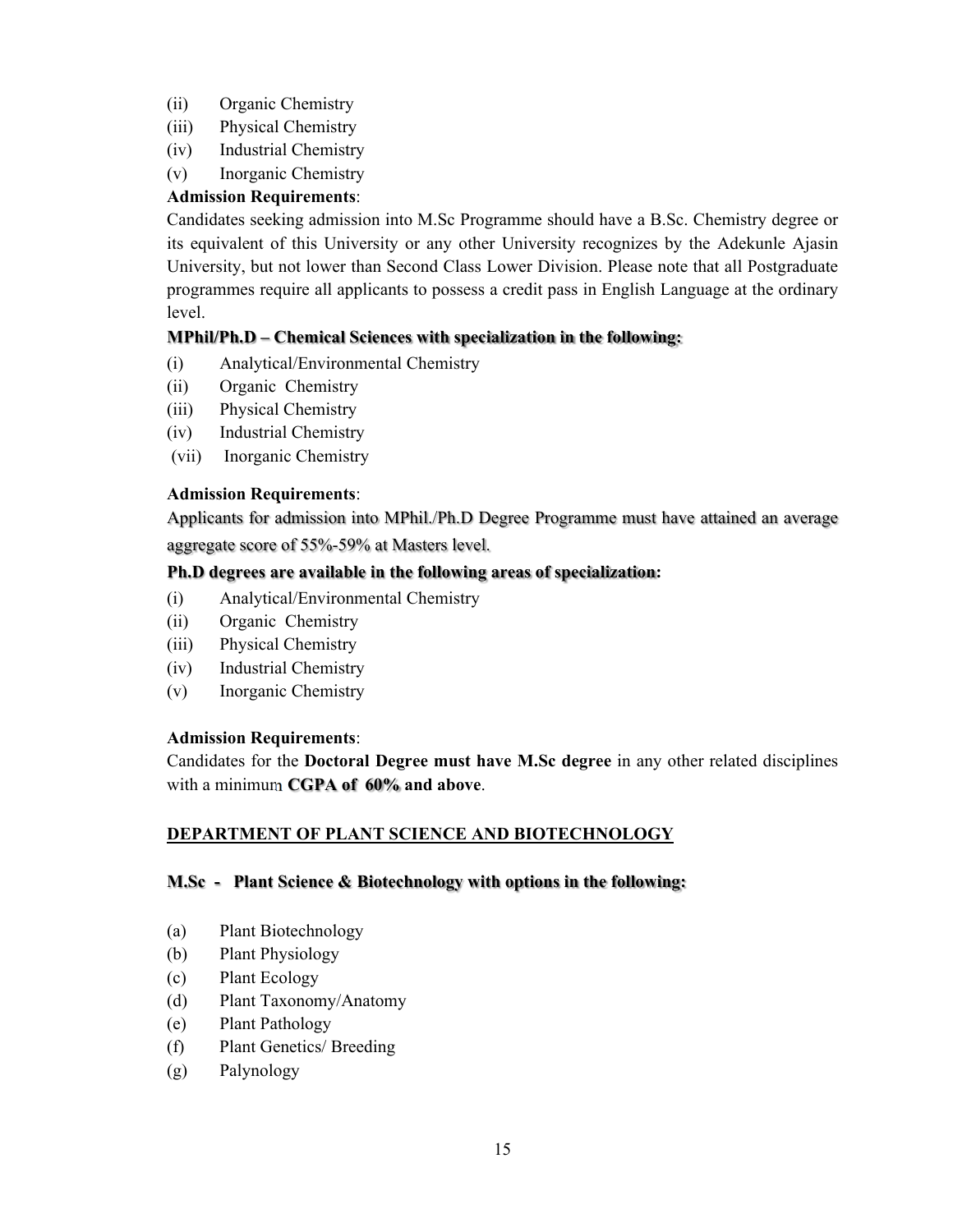Candidates seeking admission into M.Sc programme should have a B.Sc in any related discipline from Adekunle Ajasin University, Akungba – Akoko or any other University recognized by the Senate with a minimum of **Second Class (Honours) Lower Division.** 

#### **MPhil/Ph.D – Plant Science & Biotechnology with specialization in the following:**

- (a) Plant Biotechnology
- (b) Plant Physiology
- (c) Plant Ecology
- (d) Plant Pathology
- (e) Palynology

#### **Admission Requirements**:

Applicants for admission into **MPhil/Ph.D** Degree Programme must have attained an average aggregate score of **55%-59% at Masters level**.

## **Ph.D.:- Plant Science & Biotechnology with specialization in the following:**

#### **Admission Requirements**:

Candidates for the Doctoral Degree must have M.Sc degree in any other related disciplines with a minimum CGPA of 60% and above.

## **DEPARTMENT OF PHYSICS AND ELECTRONICS**

## **M.Sc and Ph.D degrees are available in the following four fields of specialization:**

- (i) Radiation and Health Physics
- (ii) Solid State Physics
- (iii) Theoretical Physics
- (iv) Electronic Measurement and Instrumentation
- (v) Space Physics

## **Admission Requirements:**

B.Sc in Physics or Electronics Engineering with at least Second Class (Honours) Lower Division for M.Sc, while candidates for Ph.D Degree require an average of 60% Cumulative Point at the M.Sc degree.

## **DEPARTMENT OF EARTH SCIENCES**

- **(a) Postgraduate Diploma (PGD) in Geology**
- **(b) M.Sc. and Ph.D. Degrees in Applied Geophysics**
- **(c) M.Sc. and Ph.D. Degrees in Geology with the following specializations:**
- (i) Engineering Geology and Hydrogeology
- (ii) Geochemistry and Petrology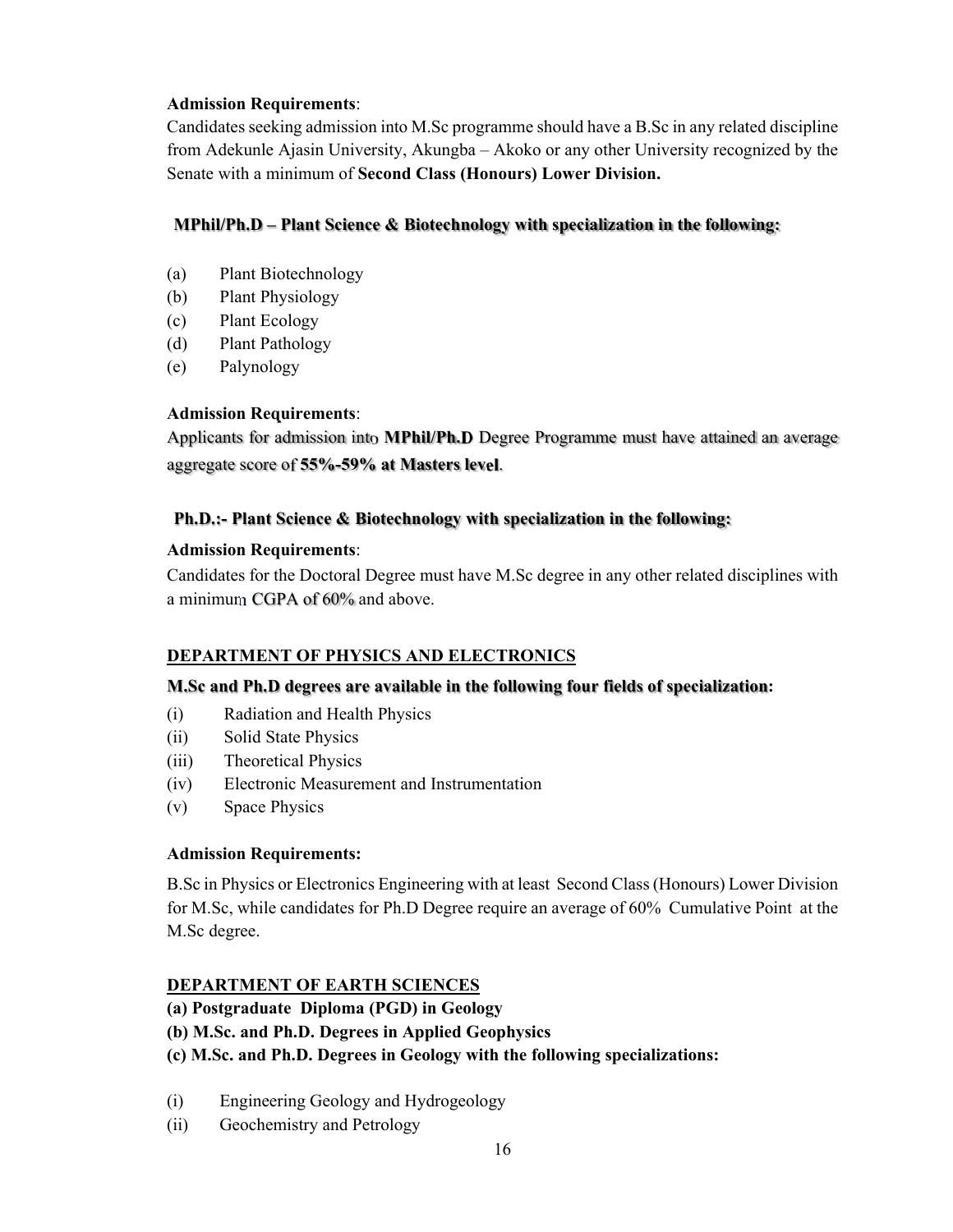- (iii) Petroleum Geology and Sedimentology
- (iv) Mineral Exploration and Geochemistry

#### **(d) Professional Master's Degree with the following specializations:**

| (i)   | Master of Exploration Geophysics | (MEG) |
|-------|----------------------------------|-------|
| (ii)  | Master of Hydrogeology           | (MHG) |
| (iii) | Master of Mineral Exploration    | (MME) |
| (iv)  | Master of Petroleum Exploration  | (MPE) |
| (v)   | Master of Mining Geology         | (MMG) |

#### **Admission Requirements:**

All candidates must have five credit passes including English Language, Mathematics, Physics, Chemistry and at least one other relevant subject taken at no more than two sittings at SSCE, GCE O'Level, or equivalent), in addition;

(i) Candidates for the Postgraduate Diploma programme should be holders of a first degree with minimum qualification of Third Class Degree in Geology, or other related fields.

(ii) M.Sc. Applied Geophysics is open to graduates of Physics, Mathematics, Engineering, Geology and Land Surveying who earned minimum of 2nd Class Honours (Lower Division) in the first degree in the relevant fields. Candidates with their first degree in Geology, Engineering and Surveying are expected to have studied Mathematics or Physics and preferably both, up to 200-level. Candidates with their first degrees in Physics, Mathematics, Engineering, or Surveying would be expected to have taken some undergraduate courses in Geology, if not, on admission, they would be required to take some recommended courses in Geology.

(iii) M.Sc. Geology is open to graduates in Geology only with, at least, 2nd Class Honours (Lower Division) in the first degree in Geology.

(iv) Ph.D. Applied Geophysics and Ph.D. Geology are open to candidates with M.Sc. degree in Applied Geophysics and Geology respectively, with a minimum weighted average score of 60% and above.

(v) Professional Master's Degree Programmes: The Professional Master's Degree is open to graduates who earned minimum of 3rd Class Honours in the first degree or HND at upper credit level in relevant fields with a Postgraduate Diploma.

## **DEPARTMENT OF MICROBIOLOGY**

#### **(i) M.Sc in Microbiology with the following specializations;**

- (i) Environmental Microbiology option
- (ii) Food and Industrial Microbiology option
- (ii) Medical Microbiology option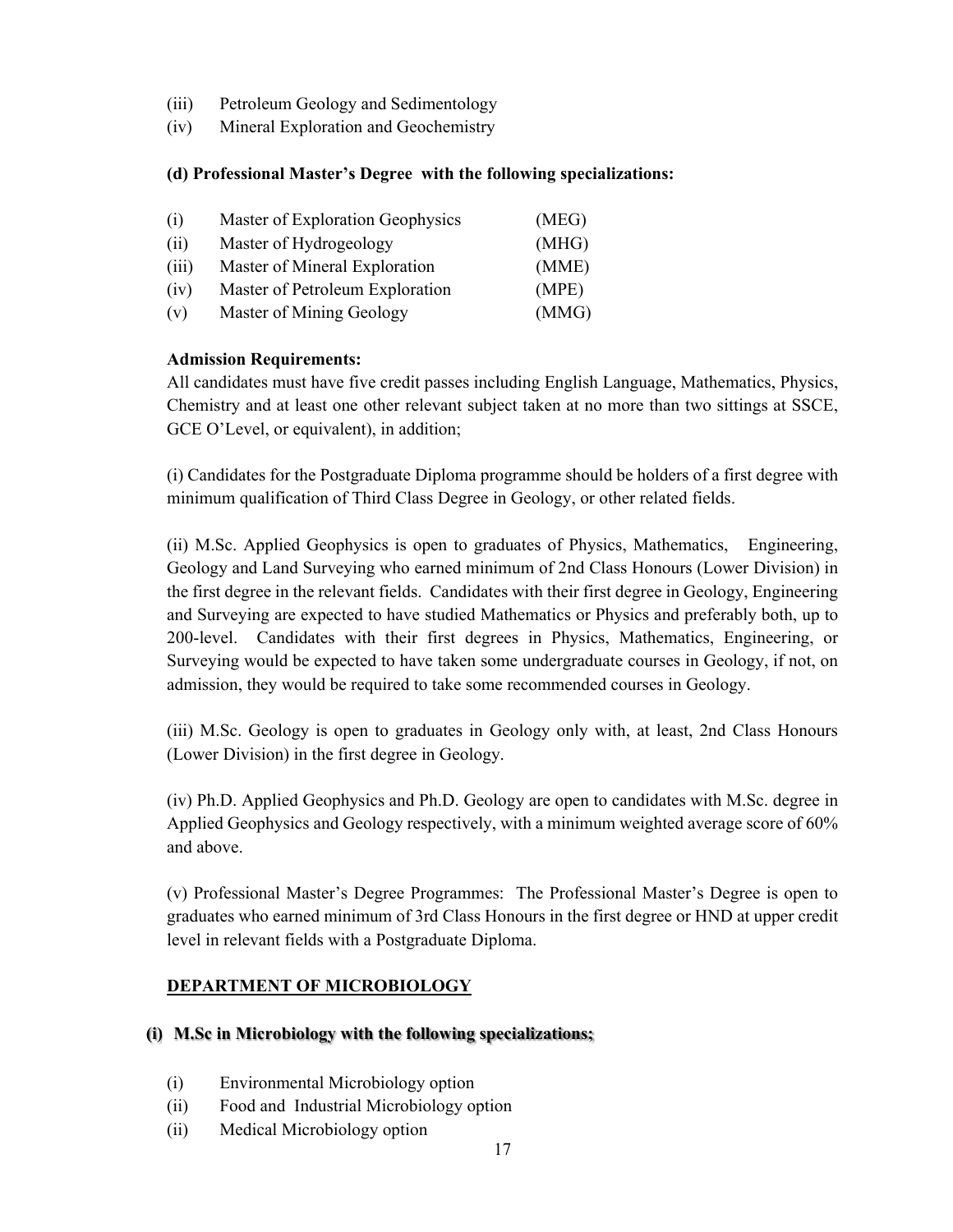## **(ii) Ph.D in Microbiology with the following specializations;**

- (i) Environmental Microbiology option
- (ii) FooD and Industrial Microbiology option
- (iii) Medical Microbiology option

## **Admission Requirements:**

- (a) For the M.Sc. Degree a good honours degree in Microbiology or related fields but not below Second Class Lower Division. The related fields like Agriculture, Biology, Biochemistry, Botany, Chemistry, Food Science, Public Health, Pharmacy and Medicine. Where necessary, undergraduate deficiency may have to be made up by offerings remedial courses without credit.
- (b) For the Ph.D degree, a candidate must have scored at **least 60%** in a Master's degree of this or other Universities recognized by Senate.

## **FACULTY OF LAW**

## **i. LL.M Programme in the following areas of specializations:**

- $\triangleright$  Private and Property Law
- $\triangleright$  Commercial and Industrial Law
- $\triangleright$  Public Law
- $\triangleright$  Jurisprudence Law and International Law

## **ii. Ph.D Programme in the following areas of specialization:**

- $\triangleright$  Private and Property Law
- $\triangleright$  Commercial and Industrial Law
- $\triangleright$  Public Law
- $\triangleright$  Jurisprudence Law and International Law

## **Admission Requirements:**

The following shall be eligible for admission into the degree of Master of Laws:

- (i) A holder of a Bachelor of Laws (LLB) degree of the Adekunle Ajasin University, with a minimum of Second Class (Lower Division) or any other University recognised by Senate.
- (ii) A holder of a Bachelor of Laws (LLB) degree with third class and postgraduate diploma in law may be considered for admission into the LLM degree.
- (iii) For admission into the Ph.D Degree, a candidate must have scored at least 60% in LL.M degree of this Adekunle Ajasin University or any other University recognised by the Senate of the University.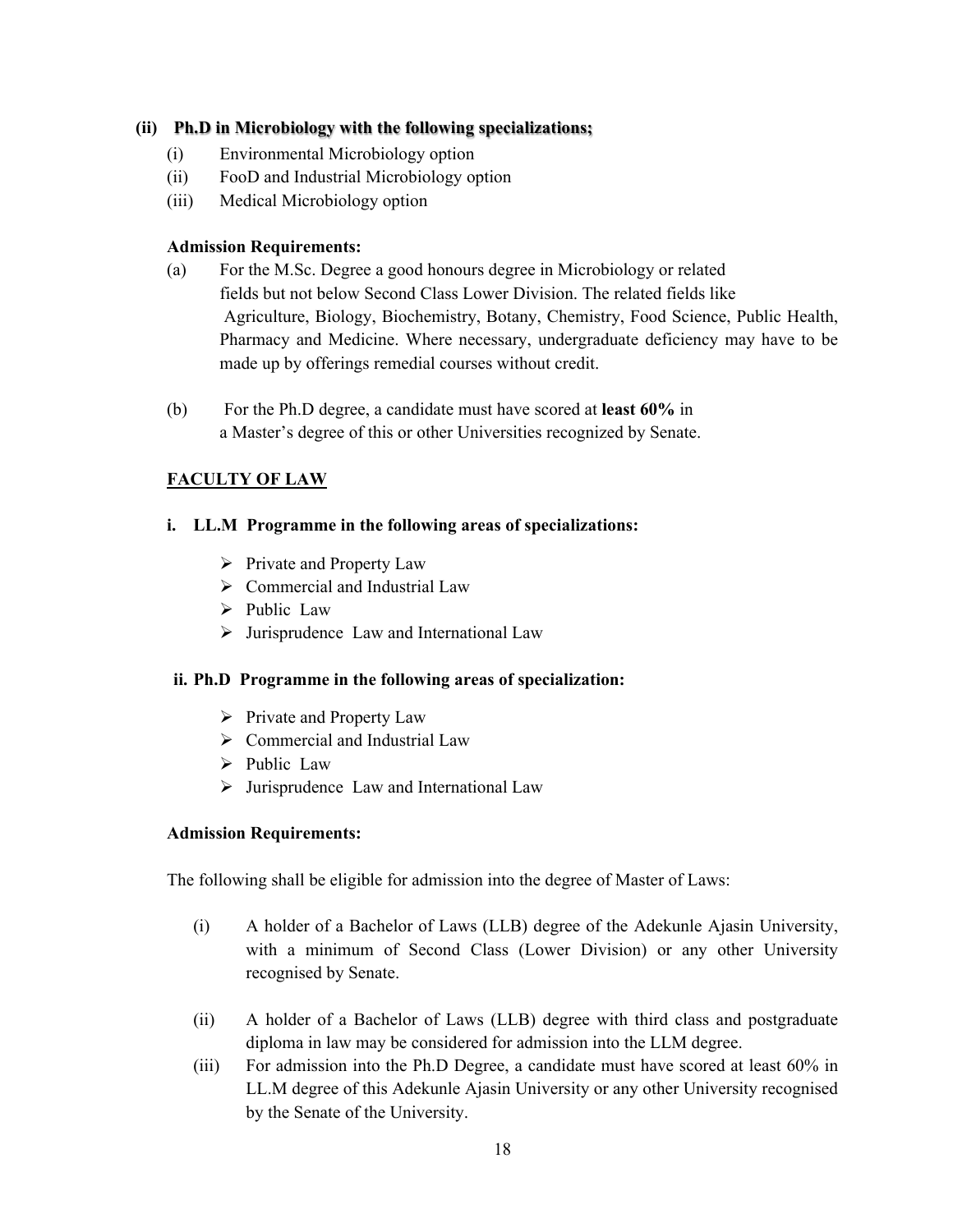## **FACULTY OF ADMINISTRATION AND MANAGEMENT SCIENCES**

#### **DEPARTMENT OF ACCOUNTING**

- i. Postgraduate Diploma in Accounting (PGD)
- ii. Masters of Science (MSc) degree in Accounting
- iii. M.Phil/Ph.D in Accounting
- iv. Ph.D in Accounting

#### **1. POSTGRADUATE DIPLOMA (PGD) ACCOUNTING**

## **Admission Requirements**

Provided the matriculation requirements are satisfied;

- i. Five credit passes including English Language, Mathematics, Economics/Commerce and any two from Geography, Government, Principles of Account/Book Keeping at the 'O' Level.
- ii. Relevant Bachelor's Degrees not lower than third class Division from recognized Universities.
- iii. Higher National diploma at upper credit level in Accounting
- iv. Holder of acceptable professional certificates such as ICAN, ANAN, CITN, CIBN.
- v. Holder of Bachelor's certificate in Accounting Education, Banking and Finance, Computer Science, Insurance and Actuarial Sciences, Business Administration and Marketing and other disciplines are eligible.

## **2. MASTER OF SCIENCE (M.Sc) ACCOUNTING PROGRAMME**

#### **Admission Requirements:**

- i. Bachelor Degree in Accounting from Adekunle Ajasin University or from any other recognized University with a minimum of second class lower division may be admitted provided the University matriculation requirements are satisfied.
- ii. Postgraduate Diploma in Accounting at **Upper Credit** level from Adekunle Ajasin University and any other recognized university.
- iii. Five credit passes including English Language, Mathematics, Economics/Commerce and any two from Geography, Government, Principles of Account/Book Keeping at the 'O' Level.

## **3. MASTER OF PHILOSOPHY (M.Phil/Ph.D) PROGRAMME**

#### **Admission Requirements:**

- i. Candidates applying for M.Phil/Ph.D. Programme in Accounting are expected to possess a Master of Science (M.Sc.) degree in accounting with a minimum average of 55-59% from Adekunle Ajasin University or any other University approved by the Senate of the University.
- ii. Candidates applying for M.Phil/Ph.D must have minimum average of 60% before they can proceed to Ph.D
- iii. Five credit passes including English Language, Mathematics, Economics/Commerce and any two from Geography, Government, Principles of Account/Book Keeping at the 'O' Level.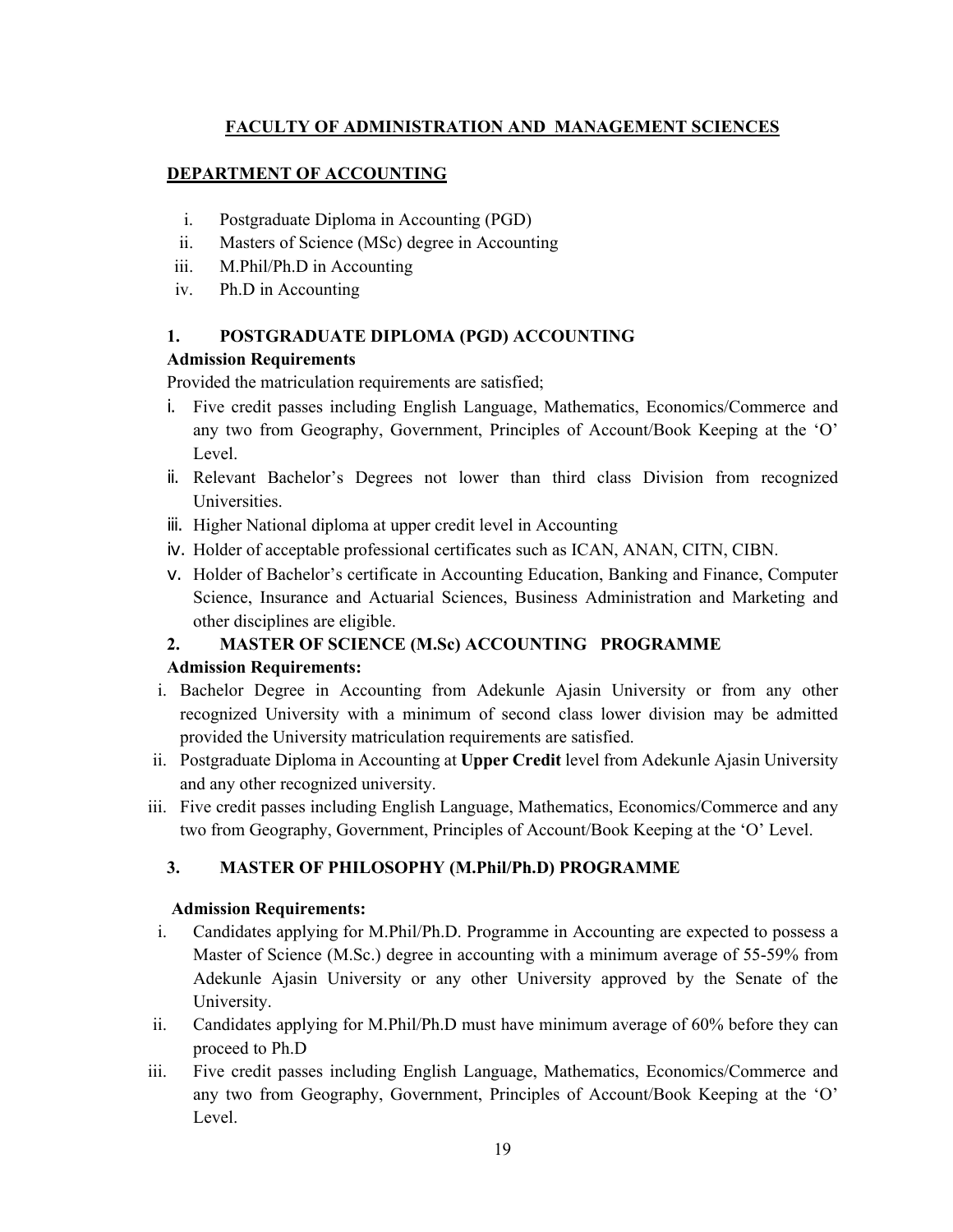- iv. Candidates may be required to satisfy the Department in an oral interview or written examination or both prior to admission.
- **4. Doctor of Philosophy (Ph.D) PROGRAMME Admission Requirements:**

Provided that the University matriculation requirements of five credit passes including English Language, Mathematics, Economics/Commerce and any two from Geography, Government, Principles of Account/Book Keeping at the 'O' Level are satisfied the admission into the Ph.D (Accounting) programme is open to:

- i. Candidates who already possess the degree of Masters of Science in Accounting with a minimum, cumulative weighted average of 60% which includes course work and dissertation from Adekunle Ajasin University or any other recognized university, OR
- ii. **Masters of Philosophy (M.Phil/Ph.D)** in Accounting with minimum average of 60% from Adekunle Ajasin University or any other University recognized by Senate of Adekunle Ajasin University, Akungba, Akoko.
- iii. In Exceptional Cases, candidates with doctorate degrees in Finance/Banking & Finance/Economics/ Business administration may be considered provided that such candidates also possess, in addition to the Master Degree at least a Bachelor of Science Degree in Accounting not below Second Class Lower division.
- iv. Candidates admitted under (3) above will be required to take and pass some core remedial Accounting courses from the M.Sc. Accounting Programme of the University. This is in addition to the prescribed courses at the doctorate level.

## **DEPARTMENT OF BUSINESS ADMINISTRATION**

## **M.Sc and Ph.D Programme in Business Administration with specialization in Management**

## **Admission Requirements:**

The following will be eligible to seek admission into the programme:

- i. Graduate of Adekunle Ajasin University or any other approved University who possesses a minimum of second class lower (Honours) degree in Business Administration, or in related disciplines
- ii. In addition to the above entry requirement, an applicant must possess the basic entry requirements of five (5) credits passes at O'Level which must including English Language, Mathematics, Economics and any other two (2) subjects

## **DEPARTMENT OF BANKING AND FINANCE**

## **M.Sc and Ph.D programmes in Banking and Finance.**

## **Admission Requirements:**

For admission into the M.Sc programme, candidates must to possess a minimum of B.Sc degree in Banking and Finance, Accounting, Economics, or Business Administration not below the Second Class Lower Division of Adekunle Ajasin University, Akungba - Akoko or any other University recognized by the Senate. Candidates will be required to undergo a selection process that will include a written qualifying examination.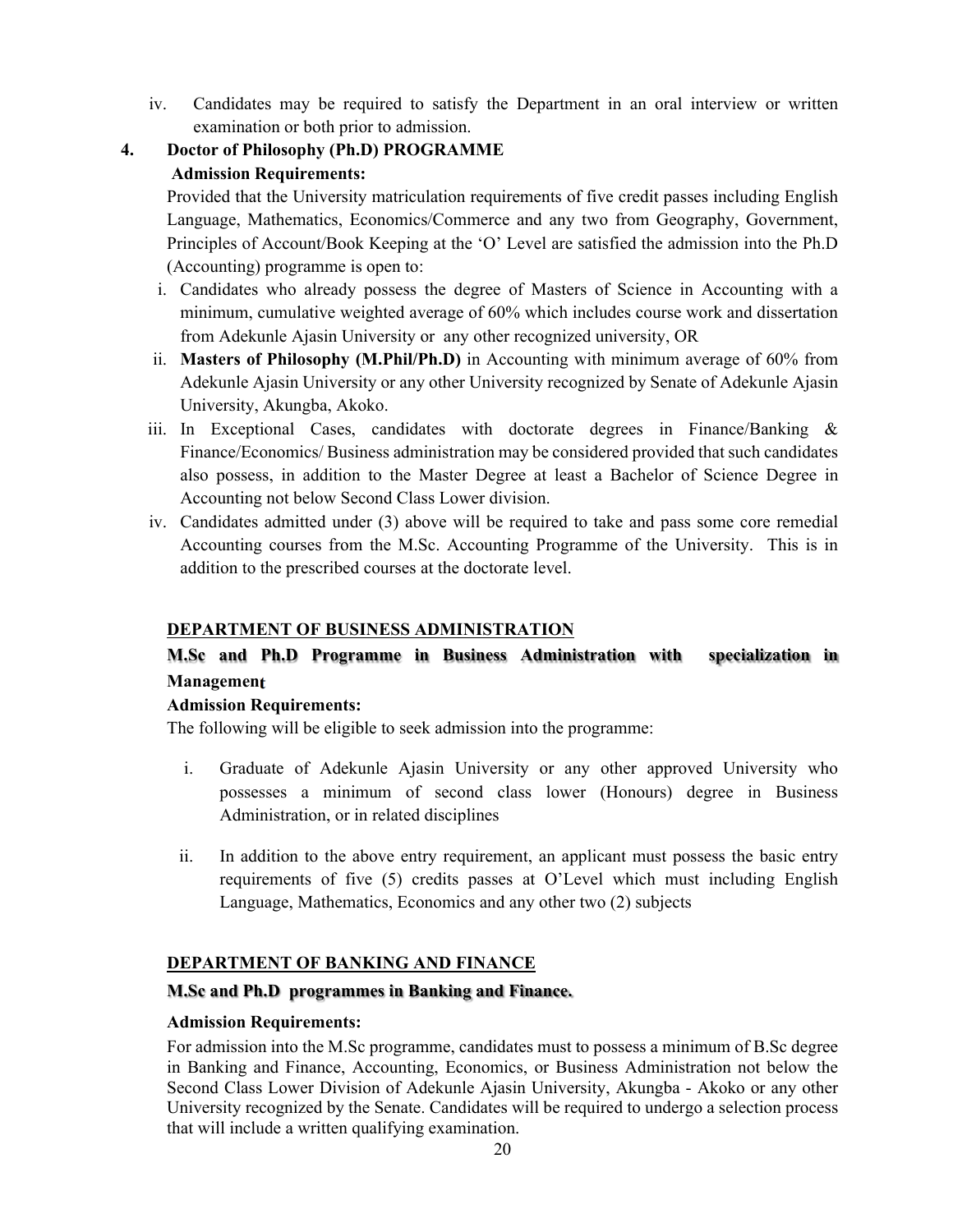For Doctoral degree programme, candidates must possess either M.Sc or M.Phil in Banking and Finance, Business Administration, Accounting, Economics or any other related discipline in Management Sciences with a minimum weighted Average Score of 60% and above.

## **FACULTY OF THE SOCIAL SCIENCES**

## **DEPARTMENT OF GEOGRAPHY AND PLANNING SCIENCES**

**M.Sc. and Ph.D Programmes in the following specializations:** 

## **A. Environmental Science and Resource Management:**

- (i) Water Resources Management
- (ii) Land Use and Environmental Management

## **B. Human Geography**

- (i) Urban and Regional Development Planning
- (ii) Transportation Studies and National Development
- (iii) Population and Manpower Development

## **C. Physical Geography**

- (i) Climatology and Hydrological System
- (ii) Geomorphology.
- (iii) Biogeography

## **Admission Requirements**:

A Bachelor's Degree of Adekunle Ajasin University, Akungba Akoko, in Geography and Planning Sciences not below Second Class (Honours) Lower Division or those of any other University recognized by the Senate of Adekunle Ajasin University, Akungba - Akoko.

For admission into Doctoral Degree, candidates must possess a Master's Degree in Geography or related fields acceptable to the University Senate with at **least 60% Cumulative Grade Point Average.** 

## **DEPARTMENT OF PURE AND APPLIED PSYCHOLOGY**

## **M.Sc, M.Phil/Ph.D and Ph.D in Psychology with the following specializations:**

**Master's Programme in the Department of Pure and Applied Psychology Areas of Specialization** 

- 1. Clinical Psychology
- 2. Developmental Psychology
- 3. Environmental Psychology
- 4. Industrial/Organisational Psychology
- 5. Social and Personality Psychology
- 6. Occupational Health Psychology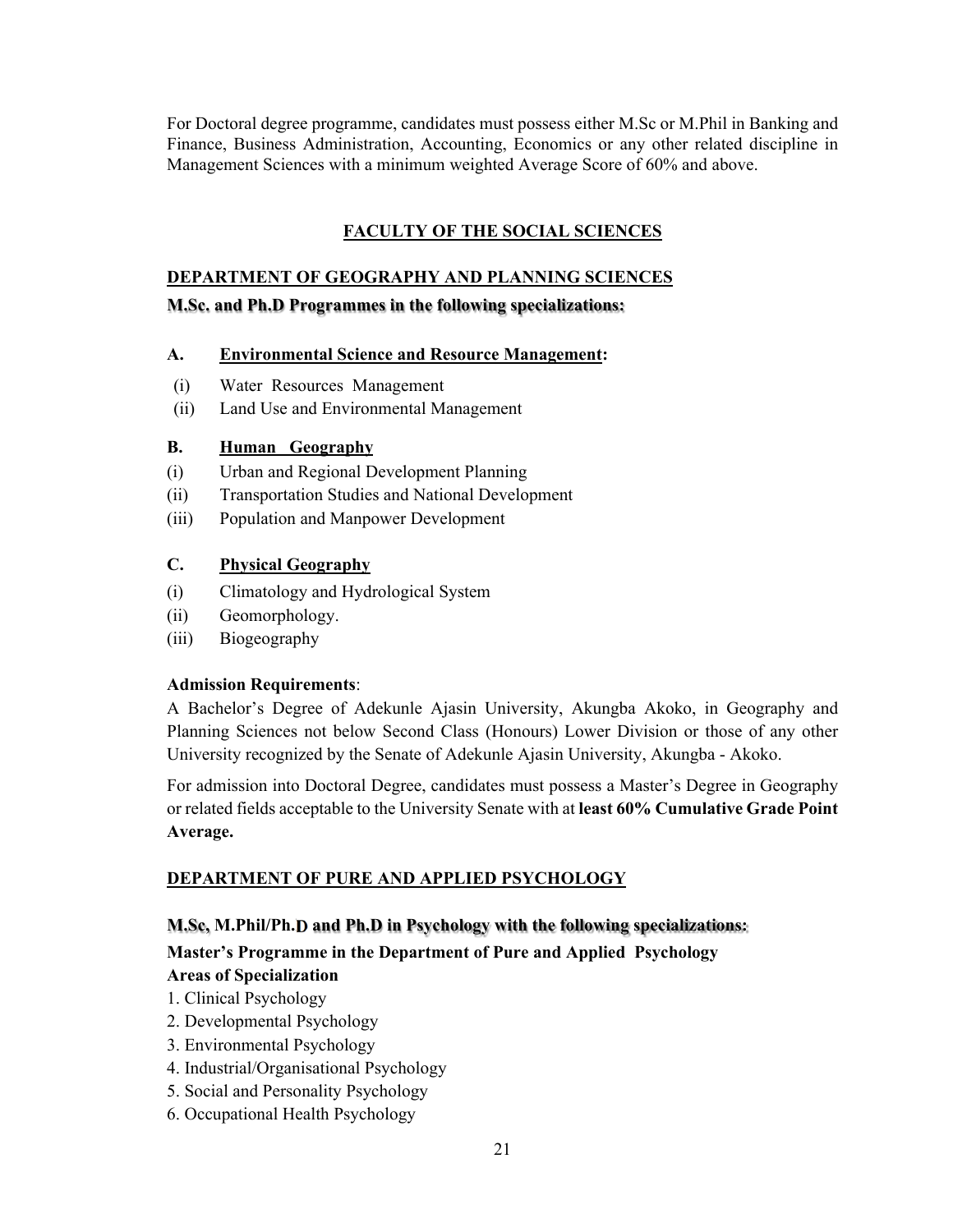Candidates seeking admission into Master's Degree Programme of the Department of Pure and Applied Psychology must possess Credit Passes in 5 O' Level subjects including English Language, Mathematics, Biology and 2 other Social Science subjects (e.g. Economics, Government, and Geography). In addition to satisfying the Postgraduate admission requirements, the Department requires that candidates for admission to the M.Sc. Psychology Programme of this Department should possess at least Second Class (Lower Division) degree in Psychology. Candidates, who do not have up to Second Class (Lower Division) in Psychology but hold a Postgraduate Diploma in Psychology of this institution or any institution recognized by the Senate of Adekunle Ajasin University with an overall minimum average weighted score of 60%, may also be considered for admission.

#### **M.Phil/Ph.D Programme in the Department of Pure and Applied Psychology**

- **Areas of Specialization**
- 1. Clinical Psychology
- 2. Developmental Psychology
- 3. Environmental Psychology
- 4. Industrial/Organisational Psychology
- 5. Social and Personality Psychology
- 6. Occupational Health Psychology

#### **Admission Requirements**

Candidates seeking admission to the M.Phil./Ph.D Programme of the Department of Pure and Applied Psychology must possess Credit Passes in 5 O' Level subjects including English Language, Mathematics, Biology and 2 other Social Science subjects (e.g. Economics, Government, and Geography). In addition to that, the candidates must hold M.Sc. degree in Psychology of this institution or any institution recognized by the Senate of Adekunle Ajasin University with a weighted average score of 55-59.9%.

## **Doctorate Programme in the Department of Pure and Applied Psychology Areas of Specialization**

- 1. Clinical Psychology
- 2. Developmental Psychology
- 3. Environmental Psychology
- 4. Industrial/Organisational Psychology
- 5. Social and Personality Psychology
- 6. Occupational Health Psychology

#### **Admission Requirements:**

Candidates seeking admission to the Ph.D Programme of the Department of Pure and Applied Psychology must possess Credit Passes in 5 O' Level subjects including English Language, Mathematics, Biology and 2 other Social Science subjects (e.g. Economics, Government, and Geography). In addition to that, the candidates must hold M.Sc. degree in Psychology of this institution or any institution recognized by the Senate of Adekunle Ajasin University with a weighted average score of 60%. Candidates with weighted average score of 55-59% in the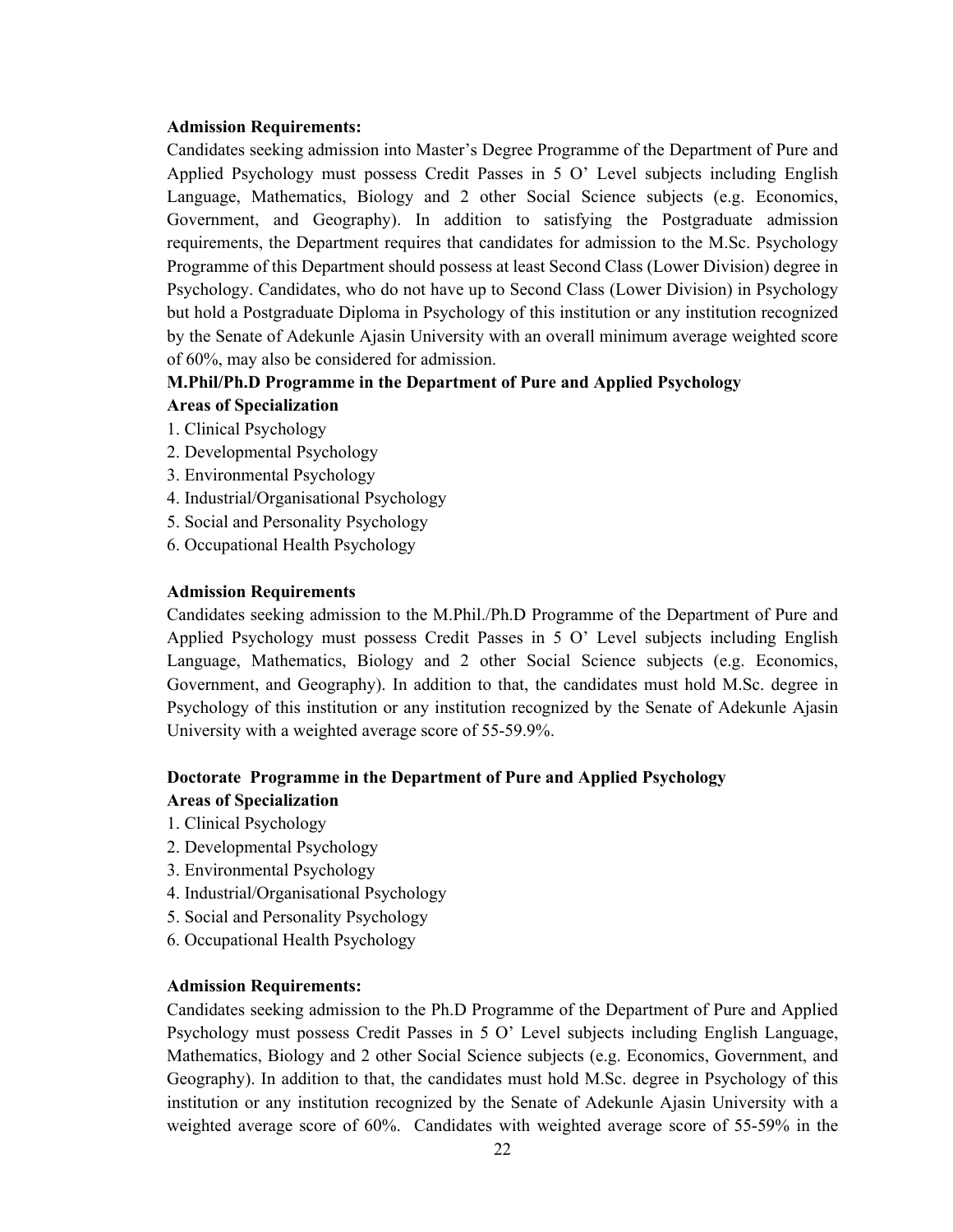M.Phil. Psychology Conversion Examinations of this University or any other University recognized by the Senate of Adekunle Ajasin University may be considered for admission to the Ph.D Programme. Such candidates would not be required to register for Ph.D courses.

## **DEPARTMENT OF ECONOMICS**

## **M.Sc degree in Economics with the following specializations:**

- 1. Development Economics
- 2. Public Sector Economics
- 3. International Economics
- 4. Energy Economics
- 5. Monetary Economics
- 6. Operations Research

## **Admission Requirements:**

- i. A minimum of credit passes in at least five relevant subjects obtained in not more than two sittings from SSCE, GCE Ordinary Level, or its equivalent. The subjects must include English Language, Mathematics, Economics and any two of Government, Geography, Accounting, Commerce, and History.
- ii. The candidate must possess Bachelor's degree in Economics B.Sc Economics with a minimum of Second Class (Honours) Lower Division from Adekunle Ajasin University, Akungba - Akoko, or any other University recognized by the Senate of the University.

## **Ph.D in Economics with the following specializations:**

- 1. Development Economics
- 2. Public Sector Economics
- 3. International Economics
- 4. Energy Economics
- 5. Monetary Economics
- 6. Operations Research

## **Admission Requirements:**

Candidates who possess any of the following qualifications, in addition to satisfying the Postgraduate admission requirement, may be considered for admission;

- i A minimum of credit passes in at least five relevant subjects obtained in not more than two sittings from SSCE, GCE Ordinary Level, or its equivalent. The subjects must include English Language, Mathematics, Economics and any two of Government, Geography, Accounting, Commerce, and History.
- ii. The candidate must possess Bachelor's degree in Economics, Statistics and Economics Statistics with a minimum of Second Class Lower.
- iii. A graduate of Adekunle Ajasin University or any other Universities recognized by the Senate with a Master (M.Sc.) degree in Economics with not less than 60% average in the Master degree.
- iv A graduate of any other Universities recognized by the Senate of AAUA with a Master of Philosophy (M.Phil) with not less than 50% average in the M.Phil. Degree.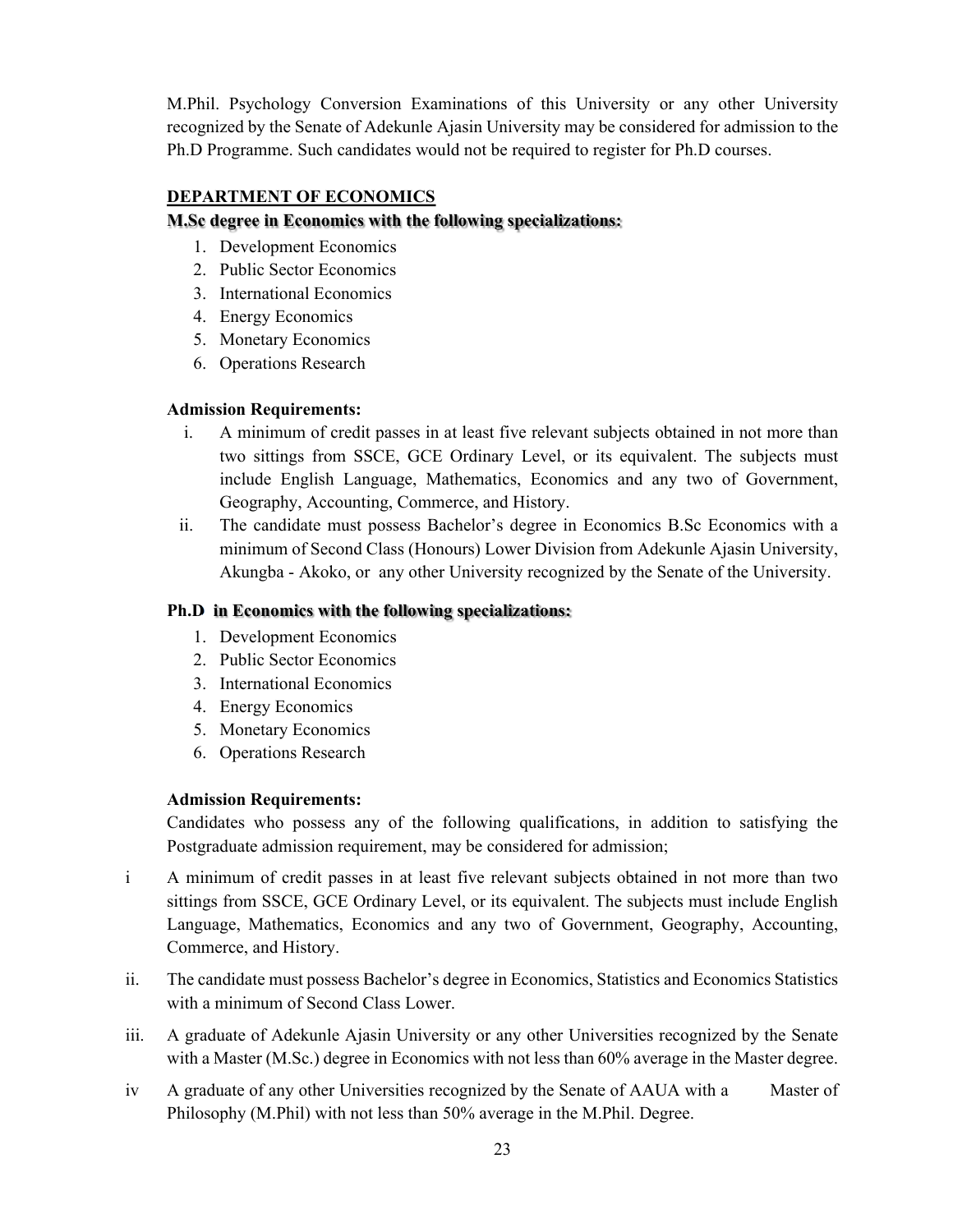#### **DEPARTMENT OF POLITICAL SCIENCE**

- a. Master's Degree programme in Political Science
- b. M.phil./Ph.D programme in Political Science
- c. Doctorate (Ph.D) degree programme in Political Science

#### **M.Sc/Ph.D in Political Science with the following specializations:**

- $\triangleright$  Comparative Politics
- $\triangleright$  International Relations
- $\triangleright$  Public Administration
- Political Theory
- $\triangleright$  Public Policy and Governance
- $\triangleright$  Strategic Studies
- Local Government and Development Studies

#### (A) **ADMISSION REQUIREMENTS for M.Sc**

Candidates seeking admission to Master's Degree Programme of the Department of Political Science must possess Credit Passes in 5 O'Level subjects including English Language, Mathematics, Government/History and 2 other Social Science/Arts subjects (e.g. Economics, Civics and Geography). In addition to satisfying the Postgraduate admission requirements, the Department requires that candidates for admission to the M.Sc Political Science Programme of this Department should possess at least Second Class )Lower Division) degree in Political Science, Public Administration, Human Resources Management, International Relations, Strategic Studies, Economics, History, Industrial and Labour Relations, Public Sector Management, Philosophy or any other related discipline, Candidates, who do not have up to second class (lower division) in Political Science or any of the above listed disciplines but hold a Postgraduate Diploma in Political Science of this institution or any institution recognized by the Senate of Adekunle Ajasin University with an overall minimum average weighted score of 60% may also be considered for admission.

#### (B) **Admission Requirements for M.Phil/Ph.D**

Candidates seeking admission to M.Phil/Ph.D Programme of the Department of Political Science must possess Credit Passes in 5 O'Level subjects including English Language, Mathematics, Government/History and 2 other Social Science/Arts subjects (e.g. Economics, Civics and Geography). In addition to satisfying the Postgraduate admission requirements, the Department requires the candidates for admission to the M.Phil/Ph.D Programme of this Department must hold M.Sc degree in Political Science, Public Administration, Human Resources Management, International Relations, Strategic Studies, Economics, Industrial and Labour Relations, Public Sector Management, History, Philosophy or any other related discipline of this institution or any institution recognized by the Senate of Adekunle Ajasin University with a weighted average score of  $55 - 59.9\%$ . Candidates with scores below  $55 - 59.9\%$  can be admitted for M.Phil Programme.

#### (C) **Admission Requirements for Ph.D**

Candidates seeking admission to Ph.D Programme of the Department of Political Science must possess Credit Passes in 5 O'Level subjects including English Language, Mathematics,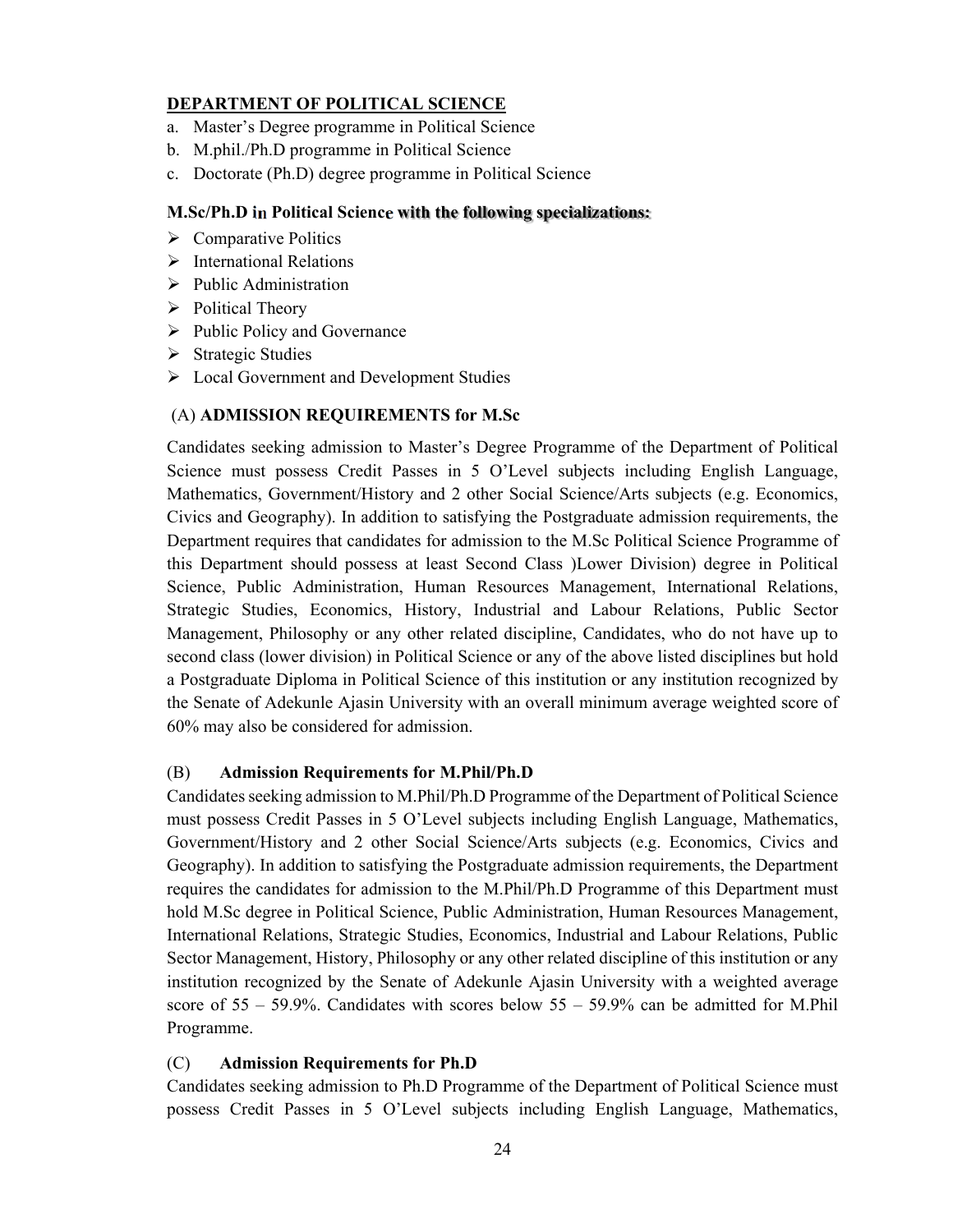Government/History and 2 other Social Science/Arts subjects (e.g. Economics, Civics and Geography). In addition to satisfying the Postgraduate admission requirements, the Department requires the candidates for admission to the Ph.D Programme of this Department must hold M.Sc degree in Political Science, Public Administration, Human Resources Management, International Relations, Strategic Studies, Economics, History, Industrial and Labour Relations, Public Sector Management, Philosophy or any other related discipline of this institution or any institution recognized by the Senate of Adekunle Ajasin University with a weighted average score of 60%. Political Science Conversion Examination of this University or any other University recognized by the Senate of Adekunle Ajasin University may be considered for admission to the Ph.D Programme. Such candidates would not be required to register for Ph.D courses.

#### **DEPARTMENT OF SOCIOLOGY**

#### **M.Sc and Ph.D Programmes in the following areas of specialization:**

- 1. Criminology
- 2. Social Change and Development
- 3. Gender Studies and Development Studies
- 4. Industrial Sociology
- 5. Medical Sociology

#### **Requirements for M.Sc. in Sociology:**

Candidates must possess the BSc. Degree in Sociology, not lower than Second Class (Lower Division), from a recognized University. Candidates must also possess 5 Credit Passes in English Language, Mathematics, Government, and 2 other relevant Credit Passes in WASCE/NECO or Ordinary Level. BSc. degrees from cognate or relevant disciplines can be considered in line with multi-disciplinary approach to understanding the dynamics of social life.

## **Requirements for Ph.D. in Sociology:**

Candidates must possess the MSc. Degree in Sociology, with a minimum aggregate grade of 60% (B) obtained from this University or from any other University or tertiary educational institution recognized by AAUA's Senate. Candidates must also possess 5 Credit Passes at the WASCE/NECO or Ordinary Level, as specified for the M.Sc degree. As in the paragraph above, MSc. degrees in cognate or relevant disciplines can be considered.

## **METHODS OF APPLICATION**

Candidates are required to log on to our website at *www.pgs.aaua.edu.ng* to start your application registration and pay through **ONLINE VIA DEBIT CARD ONLY ON UNIFIED PAY PLATFORM** for a sum of twenty thousand Naira (**N20,000.00)** submit and print a copy to be able to sit for the qualifying examination at a date to be announced later.

You are expected to submit hard copy of the printed application form to your intended Department and two hard copies to the Secretary Postgraduate School.